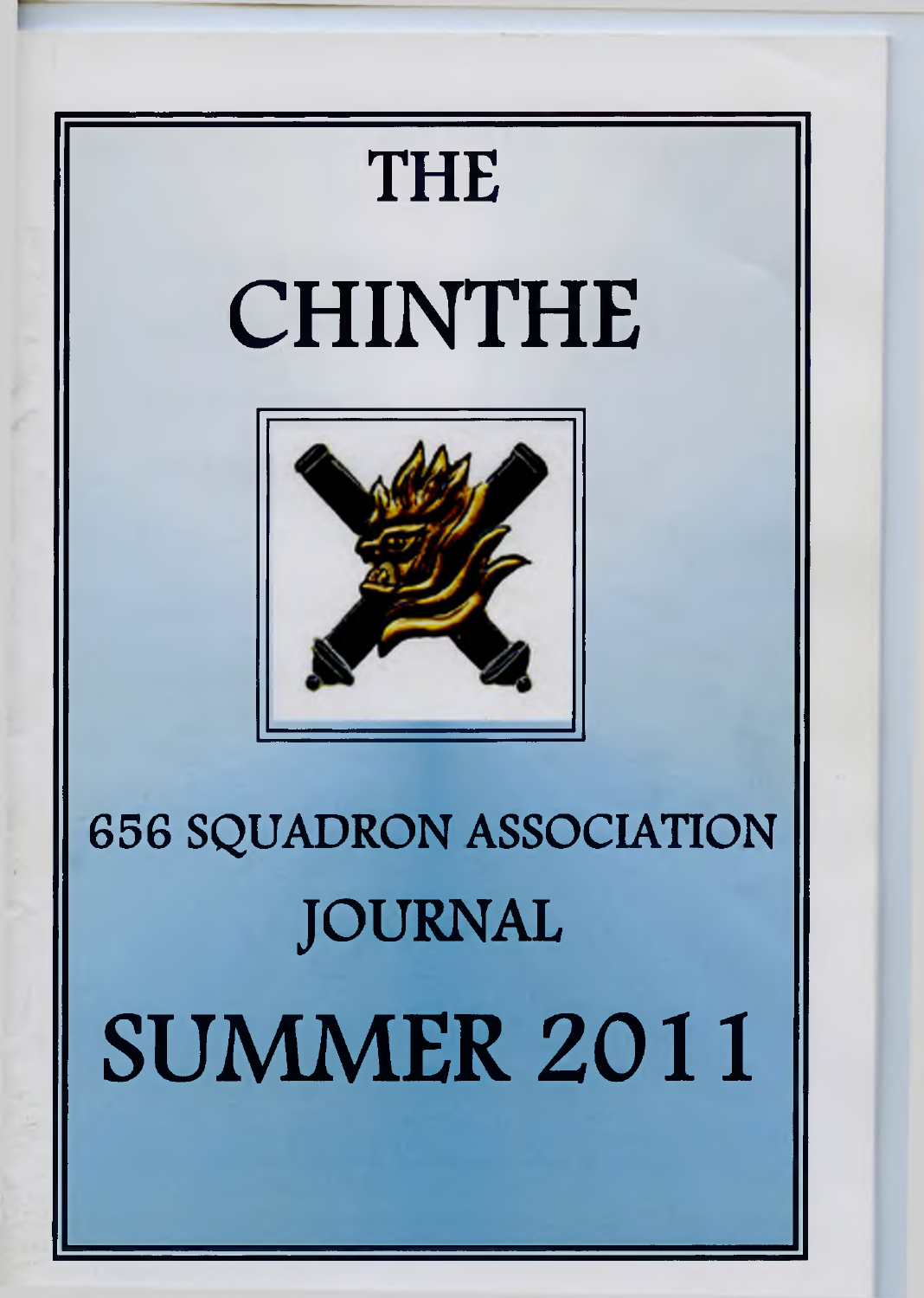# **CONTENTS**

| President's Report             | 2                 |
|--------------------------------|-------------------|
| Secretary's Report             | 4                 |
| <b>Annual Reunion</b>          | 6                 |
| Presentation at K.K. Airport   | 8                 |
| <b>Members' Contributions</b>  | $12 \overline{ }$ |
| <b>Website Picture Gallery</b> | 28                |
| <b>Association Shop</b>        | 30                |
| <b>Notices</b>                 | 34                |
| <b>Committee Members</b>       | 36                |



*Copyright 656 Squadron Association and individual authors © 2011*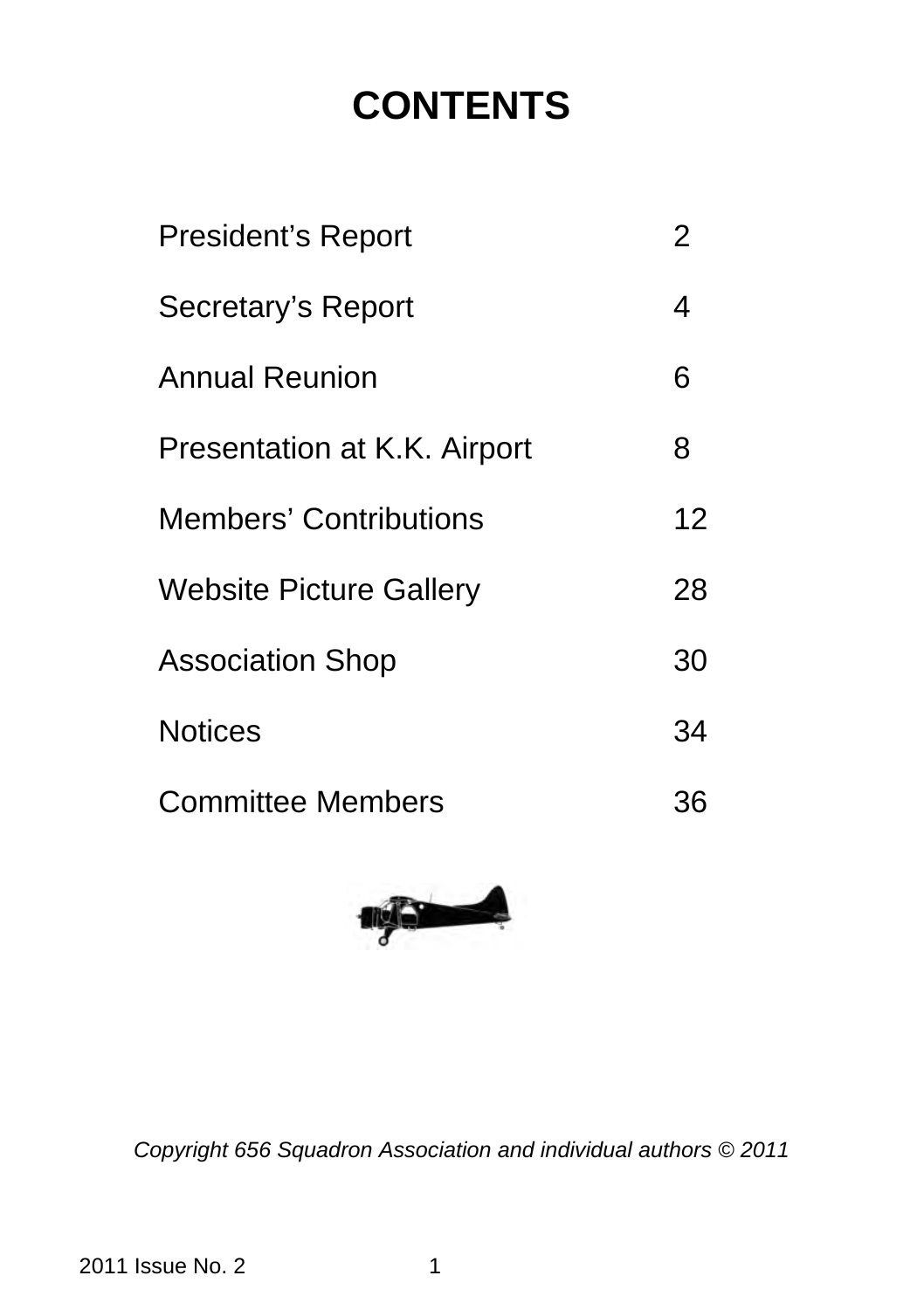# **PRESIDENT'S REPORT**

I start my report by marking the efforts of the Squadron, which continues to play a major operational and life saving role in Afghanistan. Having first deployed nearly 6 years ago, this is testament to the dogged determination, professionalism and courage of all its members, including family and friends. Yet the demands on the Squadron are not only in the Afghan desert and mountains. With NATO's coalition forces proving unable to shake Gaddafi from power in Libya a new approach was needed. As the only amphibious-qualified Attack Helicopter Squadron, 656 was tasked to conduct urban/close contact operations from HMS Ocean. We applaud you all and wish you a successful and safe new operational commitment.

 Since our last report, Jane and I have been fortunate to undertake a world cruise. It has reaffirmed our belief that the world is populated by friendly, welcoming and kind-hearted people. It also gave us the opportunity to pay our respects at the innumerable monuments to British and Commonwealth human sacrifice and selfless commitment. We also made a presentation with Chris Crouch and his son, Hugh, at Kota Kinabalu International Airport, which I report elsewhere in the Journal.

 Thanks to the wonders of the Internet I have been able to keep in touch with our committee, who continue to work tirelessly on a range of projects.

 **Work on the archives continues apace** and is now at an advanced stage. It is a tribute to the efforts of Mark, Derek, Ron and Lou.

 **The collating of the history of 656 Squadron is progressing very well**, and Guy Warner has now written nearly 100,000 words, which is enough for a book of 300 pages. However, he has a few essential gaps which we are very keen to fill. Therefore if you have any knowledge of the following periods could you consider contacting us?

- · **1970-74**
- · **1977-79**
- · **1981**
- · **1983-1993**
- · **Rhodesia, 1979-80**

As I have reported in the past,this is a long-term project with a planned publishing date in 2012. Therefore there is plenty of time to make your own contribution.

 **This year's Reunion is in conjunction with the International Auster Club. We are combining with their Fly In at Popham Airstrip**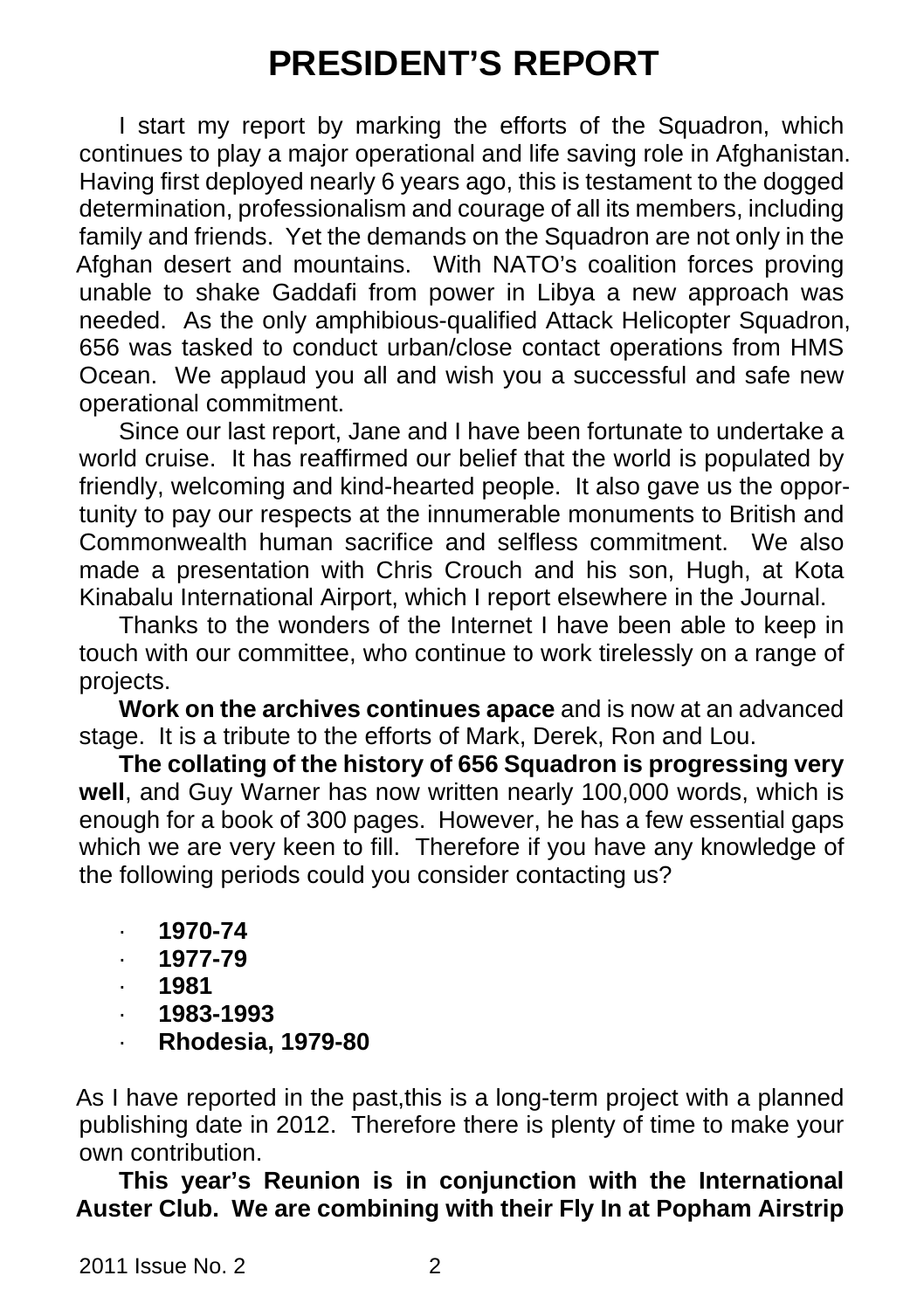**over the weekend of Saturday 10th and Sunday 11th September.** Details of the hotel on the A303 and the Reunion event on the Sunday are on pages 6 and 7. This promises to be a very enjoyable event and a chance to renew our acquaintance with the Auster. There will be far fewer restrictions than at Middle Wallop two years ago, we hope that pleasure flights will be available, although they will be subject to the weather and the number of aircraft attending. Also to simplify arrangements we will hold the Saturday Reunion Dinner in the Holiday Inn, and the AGM first thing on the Sunday morning, at Popham Airfield. This year's AGM is especially important, I feel, as we will be discussing the book, the archives and early thoughts for celebrating the Squadron's 70<sup>th</sup> Anniversary.

Looking forward to seeing you later this Summer.

Andrew Simkins

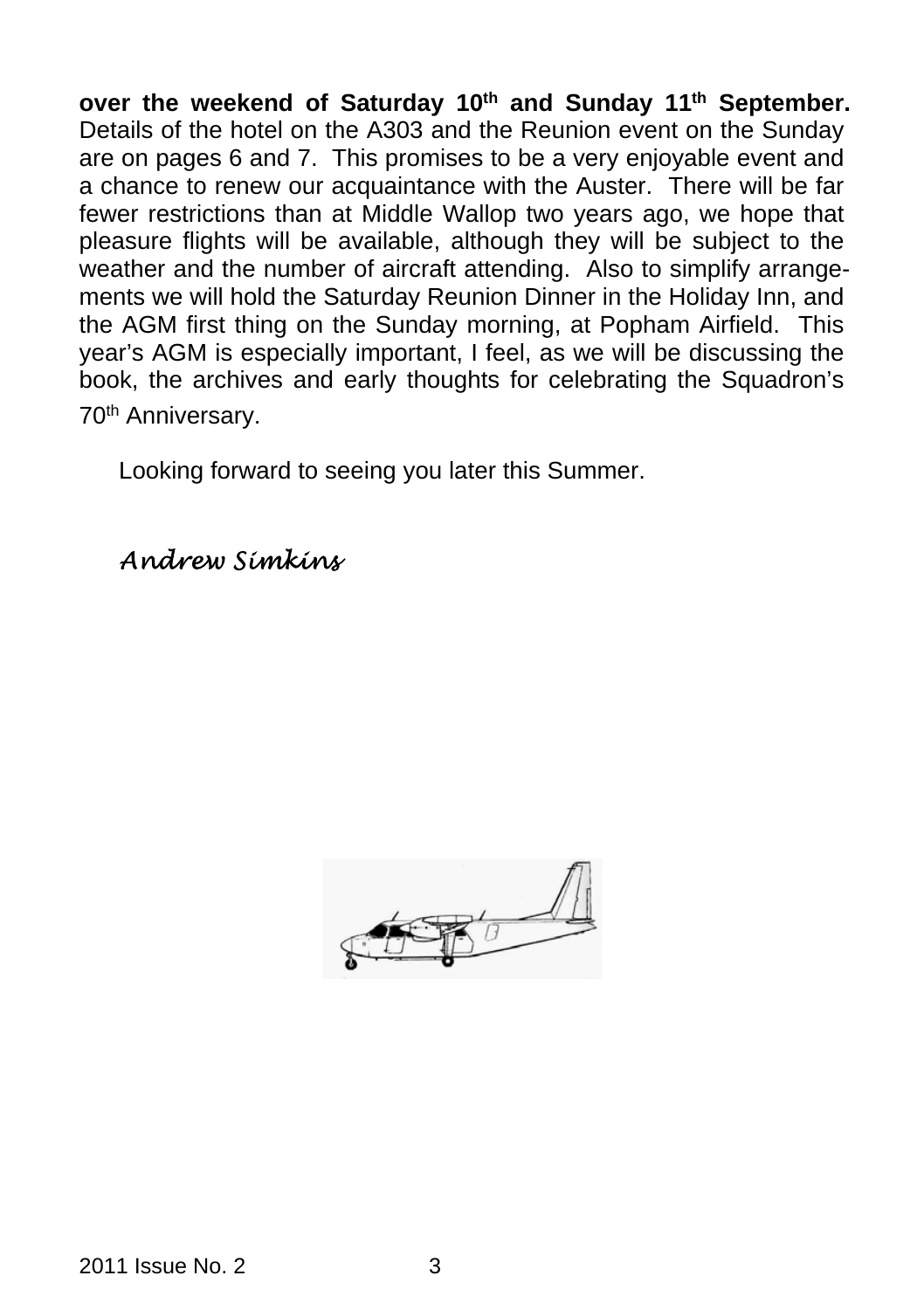# **SECRETARY'S REPORT**

 I really don't know where to start for this years report. So much has happened within the Association and in my personal life.

 I will begin with thanks, on behalf of the Association, to a number of people.

 Mark, Derek, Lou and Ron have invested many hours of concentrated work in sorting out our archives at the Museum of Army Flying. I understand that the end is in sight, of the initial massive sort out, but the task will be ongoing as more people send us photos and memorabilia. Please do keep sending us anything that is pertinent to the Squadron. If you do send anything, dates, names and any notes of explanation are most useful.

 Ron has done a wonderful job of bringing our website into the twenty first century. He has been liaising with John Bennett, who did a sterling job of setting up the initial website. Both should be commended for their efforts. Ron is still working to improve the site and sends the committee frequent drafts and suggestions for approval. He spends many hours at his computer doing technical things that we don't pretend to understand but the net results speak for themselves.

 My task has been made considerably easier by Sylvia. She takes my suggestions and, usually, runs with them. My suggestions generally involve her in a great deal of work, whilst I sit back and think of greater things and await the accolades! A good example is the purchasing and distribution of the model Austers. I merely suggested that members might like them after she had bought one for my  $70<sup>th</sup>$  birthday. Sylvia immediately took it upon herself to ask members what they wanted, each one was to be a bespoke model, Dealing with the makers in the Philippines was quite tiresome, involving a great deal of correspondence and corrections to the individual models photographs. The machinations went on for months, hopefully, everyone received what they had ordered.

 Sylvia also looks after the Association Shop, is Membership Secretary, Journal compiler and distributor and my secretary. When she isn't doing all that, she also looks after me. I call her 'Nurse Rotweiller'

 Andrew and new Association member, Chris Crouch, presented a plaque to Kota Kinabalu Airport commemorating the first landing at Kota Kinabalu. See the Spring 2011 edition of the Journal for Chris Crouch's tale. Andrew was conveniently calling at KK on his world cruise and Chris flew out to meet him there. Our Association thanks must go to my friend James Ibrahim who arranged all the contacts and formalities with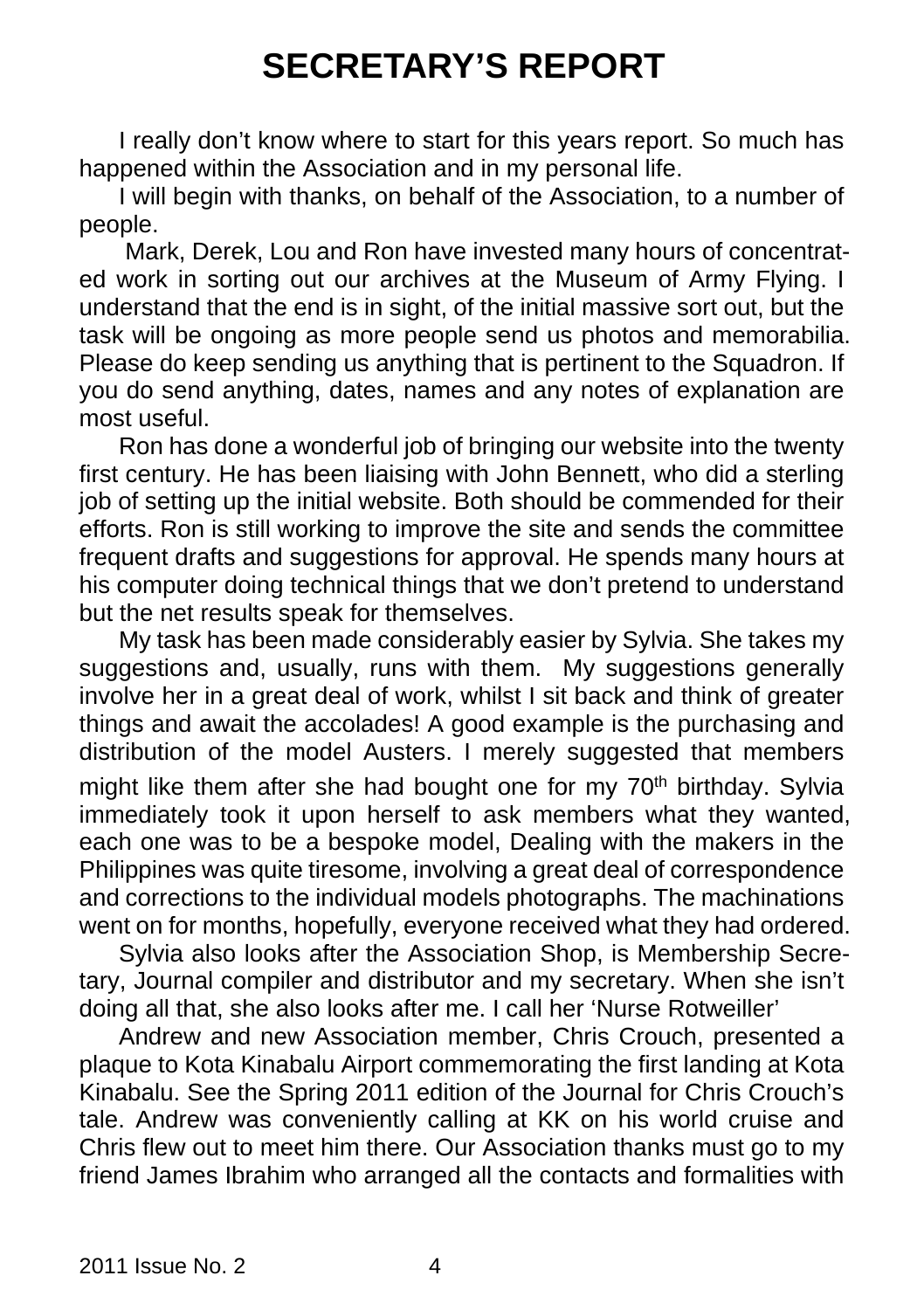the Airport authority and the Sabah Tourist Board. Without James's input, I doubt if the presentation would have been as well received as it was.

 There has been some discussion as to the possibility of another tour to Malaysia. My own feeling is that we have now done a number of tours and have probably taken everyone who wants to go but I am open minded to the possibility. I would appreciate some feedback from members as to their interest in making another tour either to the Malaysian peninsula or to East Malaysia, Borneo.

 Our new members are down this year, only seven. If you know of anyone who is not a member and who served with the squadron, please try to get them to join. I'd particularly like to recruit some younger members from the serving personnel, there are very few in the Association.

 Next year sees the seventieth anniversary of the formation of the Squadron. We intend to mark this at the reunion which will hopefully be held at Wattisham with the Squadron. More details will be available in the Spring 2012 edition of the Journal. The committee will try for a rather grander event than the usual reunion.

 I look forward to meeting you all at the reunion at the Holiday Inn, Stonehenge, and at Popham in September. Details of how to book your dinner appear elsewhere in this Journal. Our thanks to the committee members who are organising the reunion and to the International Auster Club who are hosting us at Popham.

 Finally, I'd like to send my personal thanks to all those who wished me well after my recent illness. Thankfully, I am now well and almost firing on all four cylinders.

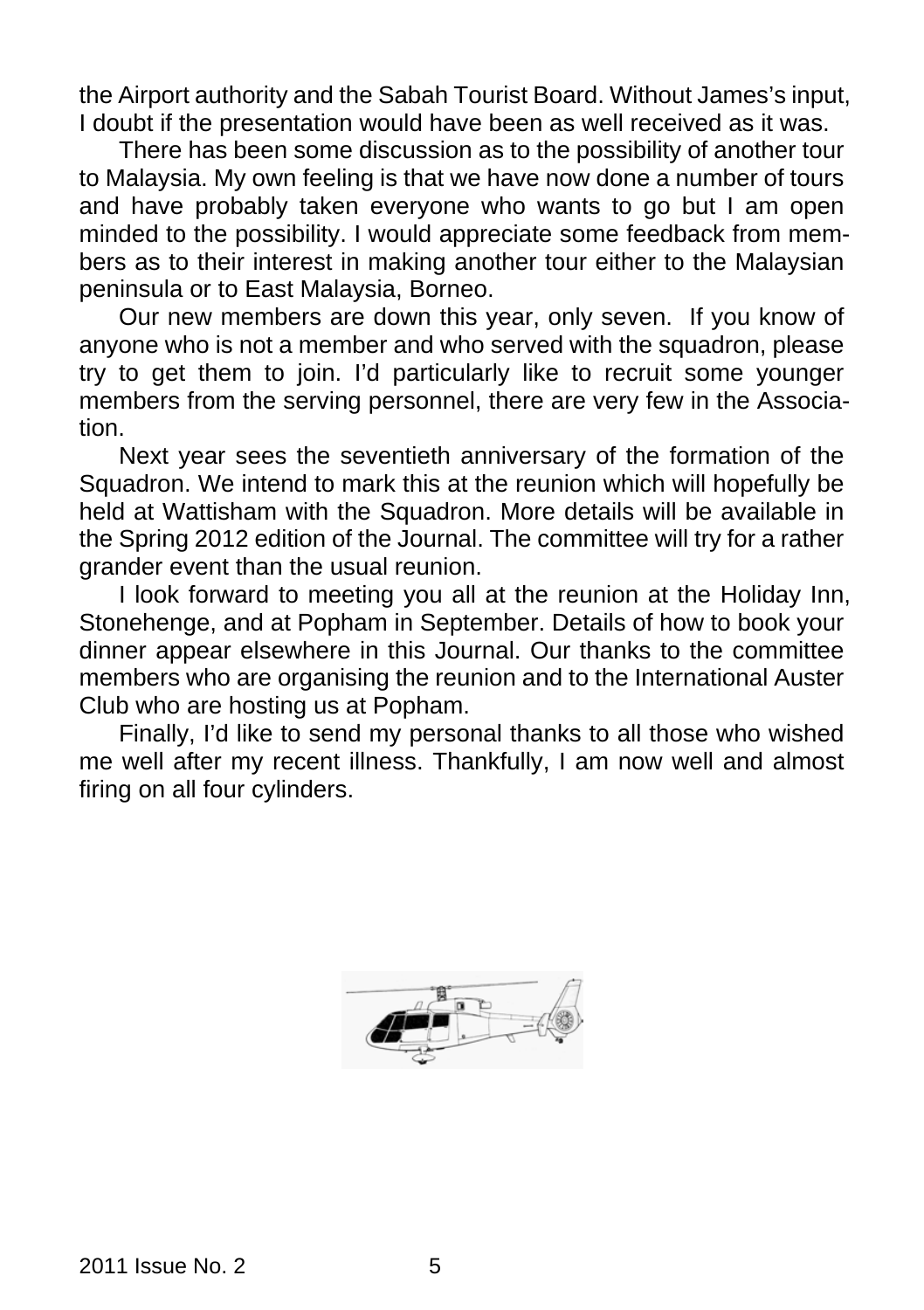# **ANNUAL REUNION 10th/11th September 2011**

 The reunion dinner will be held at the Holiday Inn, Solstice Park, Stonehenge, Salisbury, on Saturday 10th September, arriving at 19.00hrs with Dinner at 19.30hrs. The Holiday Inn can be found just off the A303, one mile East of the Countess Roundabout.

 There will be a Raffle on Saturday evening and if members wish to bring something to be raffled, it will be very gratefully received!

 Sunday 11th September will see the AGM at 10.00am at Popham Airfield, followed by a Fly In by the International Auster Club, starting around 11.00am. We hope to have flights for members and their families. There is a cafe on site and also an ice cream van, so members are asked to provide their own lunch/picnic. Bring along your chairs if you think you may need them!

The Association shop will be open on Sunday morning only.

 Details of how to book the hotel at our special rates are below. Directions to the airfield can be found on page 7.

 You will find a form enclosed, for you to complete and return if you wish to join us for dinner on Saturday. No need to return it for Sunday. just turn up!

Hope to see as many of you as possible there.

## **HOTEL BOOKING**

 For those of you that may wish to book a hotel room in advance, please see below:

 We will be staying in the Holiday Inn Salisbury, Stonehenge, and the Reunion Dinner will also be held there. The Hotel have arranged an exclusive offer for us to stay there.

 The offer comprises of a double room/twin room for the fantastic price of £79.00 per night on a bed and breakfast basis.

 If you would like to take up this offer, please call **Claire Legge** or **Gabriel Brown** during office hours, on 0845 2413535 *before the 29th July 2011* quoting *"656 Squadron Association"* with your credit or debit card details and they will be more than happy to make your booking and assist you with any enquiries about the Hotel.

 Alternatively, there is a small Premier Inn not half a mile from the Popham airstrip, on the A303/A30 slip road - it's called the Premier Inn Basingstoke South (it's part of The Wheatsheaf pub). Rooms are from £29 when booked in advance.. Tel: 0871 5278064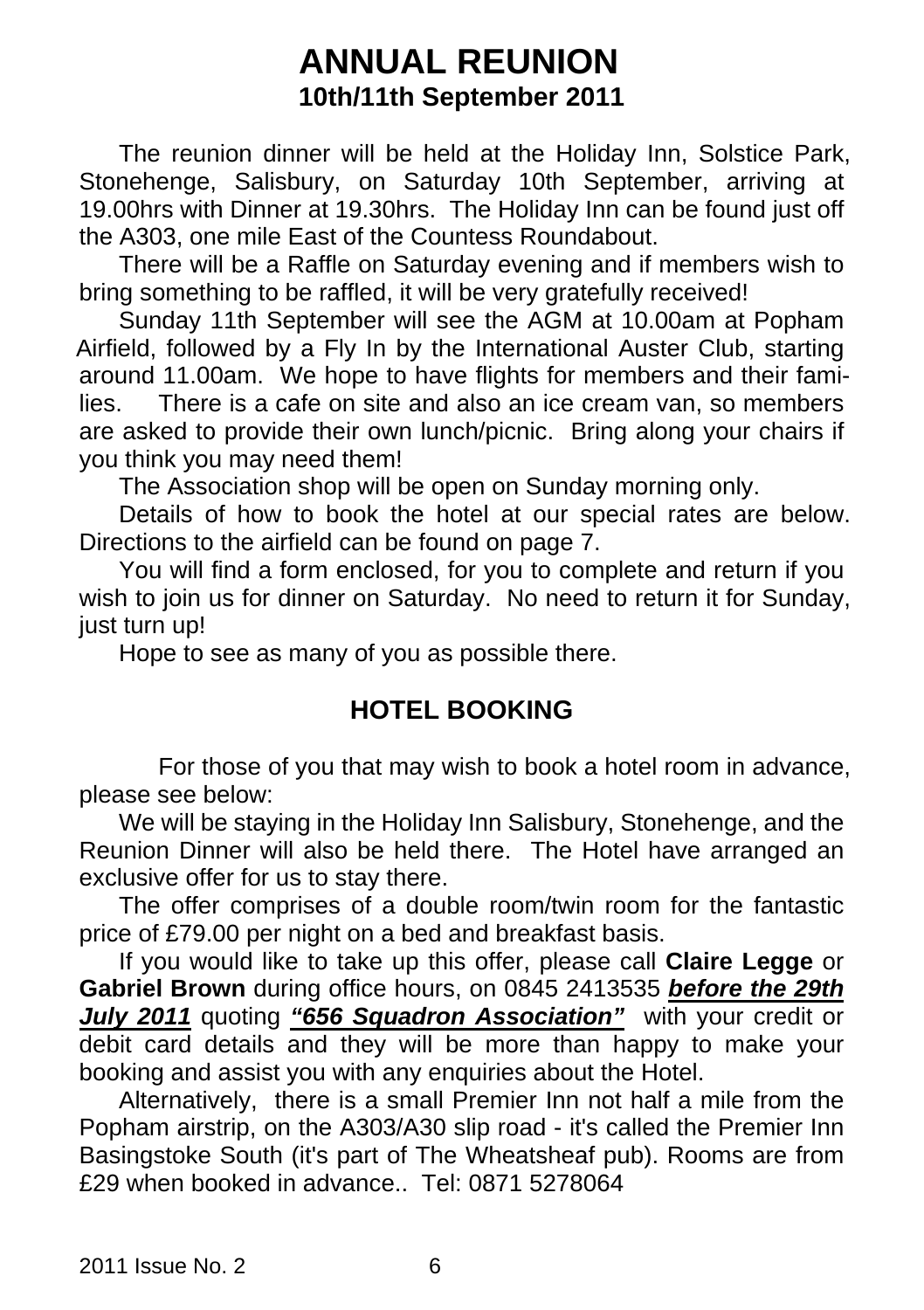# **DIRECTIONS TO POPHAM AIRFIELD**

Popham Airfield Coxford Down **Winchester** Hampshire SO21 3BD

 The airfield lies directly on the north side of the A303 dual carriageway which runs roughly east-west about ten miles south west of Basingstoke in Hampshire.

**From Basingstoke** :- Take the M3 southbound. At Junction 8, turn off on the A303 towards Andover and the South West. Climb the hill on the dual carriageway and as you pass Popham Services (Little Chef & BP on left side, Little Chef & Esso on right side) you should be able to see the big orange airfield windsock on the other side of the dual carriageway. Continue to about 1/2 mile and take the next exit left signed **Micheldever Station & Overton**. Drop down to the bottom, turn right under the A303 bridge, turn immediately right again as if rejoining the A303 towards Basingstoke. This is a two-way slip road and the airfield entrance brick and iron gates are at the top of the rise on your left just 100 meters before you rejoin the A303.

**From Andover** :- Take the A303 eastbound. Note when you cross the junction of the A34 (Bullington Cross) and stay on the A303. Discount one very small road on the left (to Norton), continue to the second main exit marked with countdown boards, signed **Micheldever Station AND Overton**. Drop down the slip road, and at the end go straight on as as if rejoining the A303 towards Basingstoke (this requires a little wiggle right and left) but the slip road is now signposted Popham Airfield. You will see the **brick and iron gates of the airfield on the left, just 100 metres** before rejoining the A303.

**From Newbury** : - Travel south on the A34. Pass Whitchurch. Turn left on the A303 eastbound towards Basingstoke (Bullington Cross). Follow latter part of Andover direction as above.

**From Winchester** :- Take the A34 northbound. Turn right on the A303 eastbound towards Basingstoke (Bullington Cross). Follow latter part of Andover direction as above.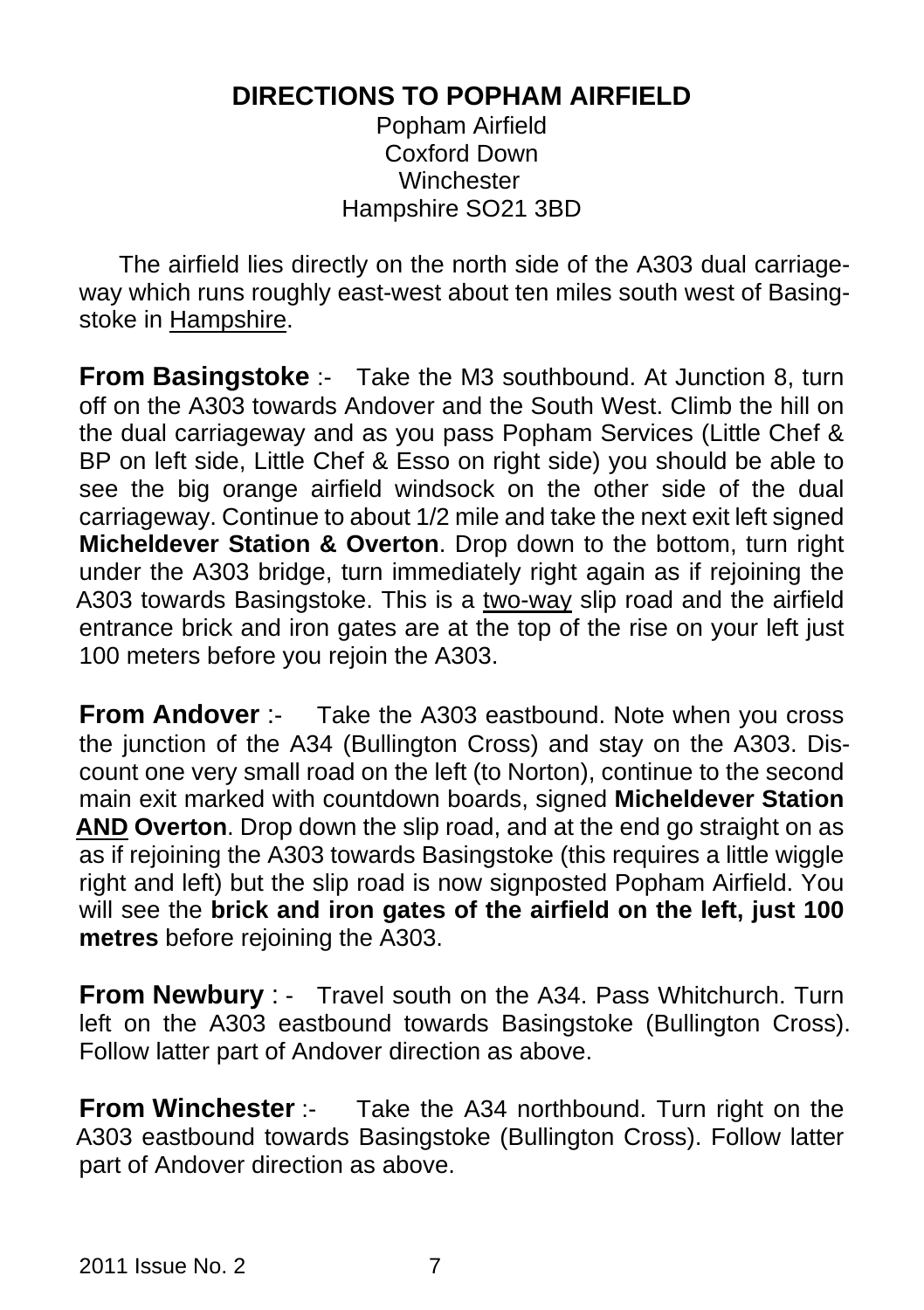# **PRESENTATION AT KOTA KINABALU AIRPORT**

*by Andrew Simkins*

 In the last Journal Chris Crouch reported his landing over 50 years ago on a rough strip at Kota Kinabalu, Sabah, Borneo. Chris contacted me about this historic event and told me that he had a wonderful English oak plaque made locally. Along with Derek Walker, we presented the plaque to His Excellency, the Malaysian High Commissioner in London nearly two years ago. While we were royally hosted the aim was always to present the plaque to the airport authorities at Kota Kinabalu. It seemed highly unlikely there would ever be the opportunity for Chris and me to be in Borneo for such an occasion.

 Last year, Jane and I then decided to go on a world cruise to mark our thirtieth Wedding Anniversary. Much to our surprise and delight we saw that the ship, MS Balmoral, would call at Kota Kinabalu in mid March. A plan evolved. I wrote to the ship, the High Commissioner and the Airport authorities to advise them that we would like to make a presentation. As Chris was very keen to join us for the presentation maybe our ambition would be realised ...

 By the time Jane and I left UK in early January we still did not have confirmation from any of our contacts, but John Heyes, typically, worked away in the background, and the airport authorities eventually said they would be very happy to host us. This allowed Chris and his son, Hugh, to book flights and accommodation, for what would be a 'flying', three day visit. Again John Heyes was invaluable with his local knowledge and contacts, especially by calling into action his local friend, James Ibrahim, who was pivotal in the arrangements for us to link up with the Airport and Tourist Board Authorities.

 Come the day Jane and I left the ship along with a ship's photographer and we caught a taxi to the airport, uncertain how things would unfold. Asking for direction at Airport Information, we were directed to the departure area. As there was no-one there we assumed that it was going to be a very low key event, until we saw a huge banner welcoming

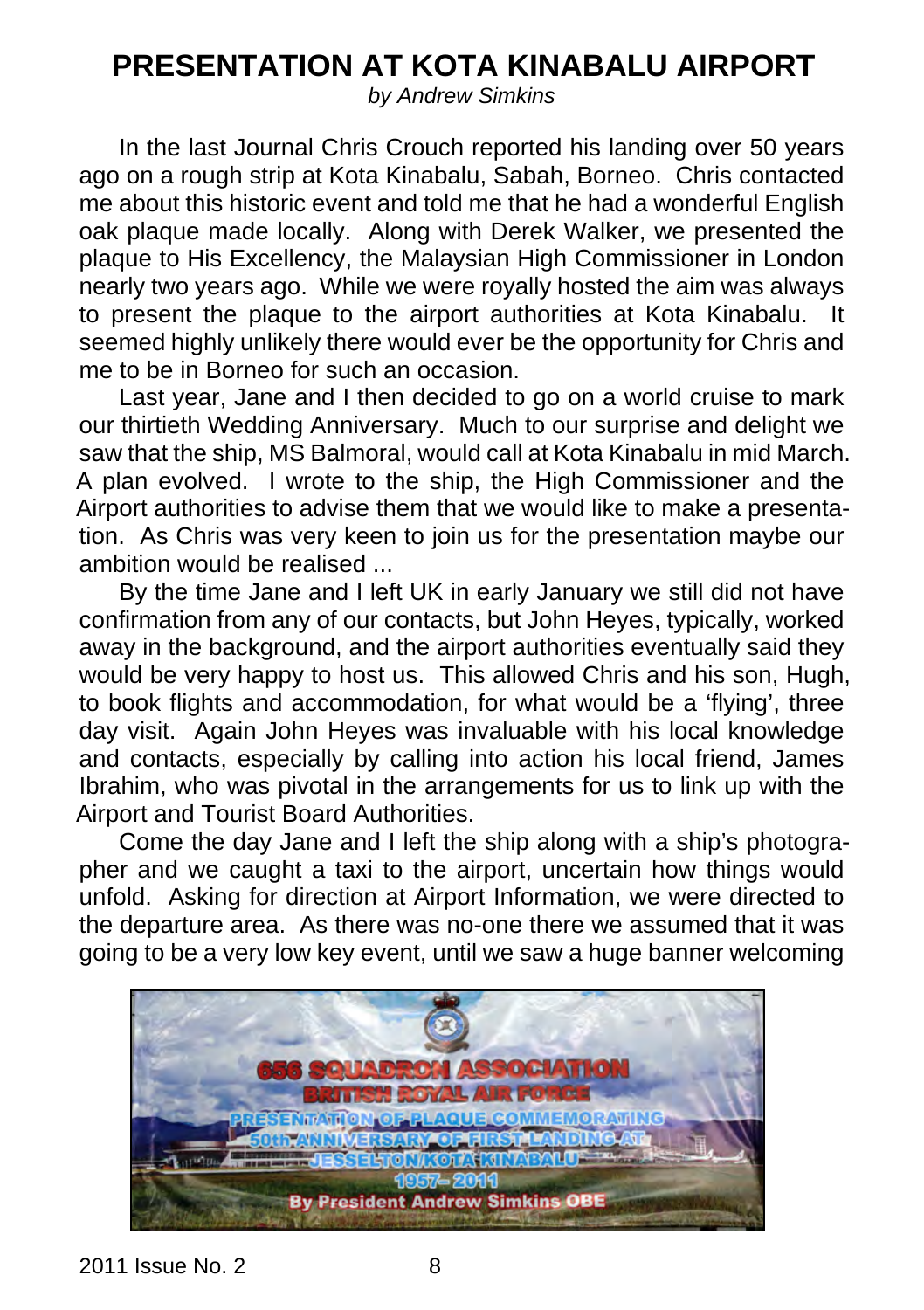the Squadron Association. Chris and Hugh then arrived with James Ibrahim.



Slowly the party grew by degrees as local dignitaries arrived. Eventually we made up a gathering of around 30, along with two Borneo 'warriors' and a girl in traditional costume.

*James Ibrahim who was invaluable in the arrangements for the presentation*



*Borneo 'Warriors'*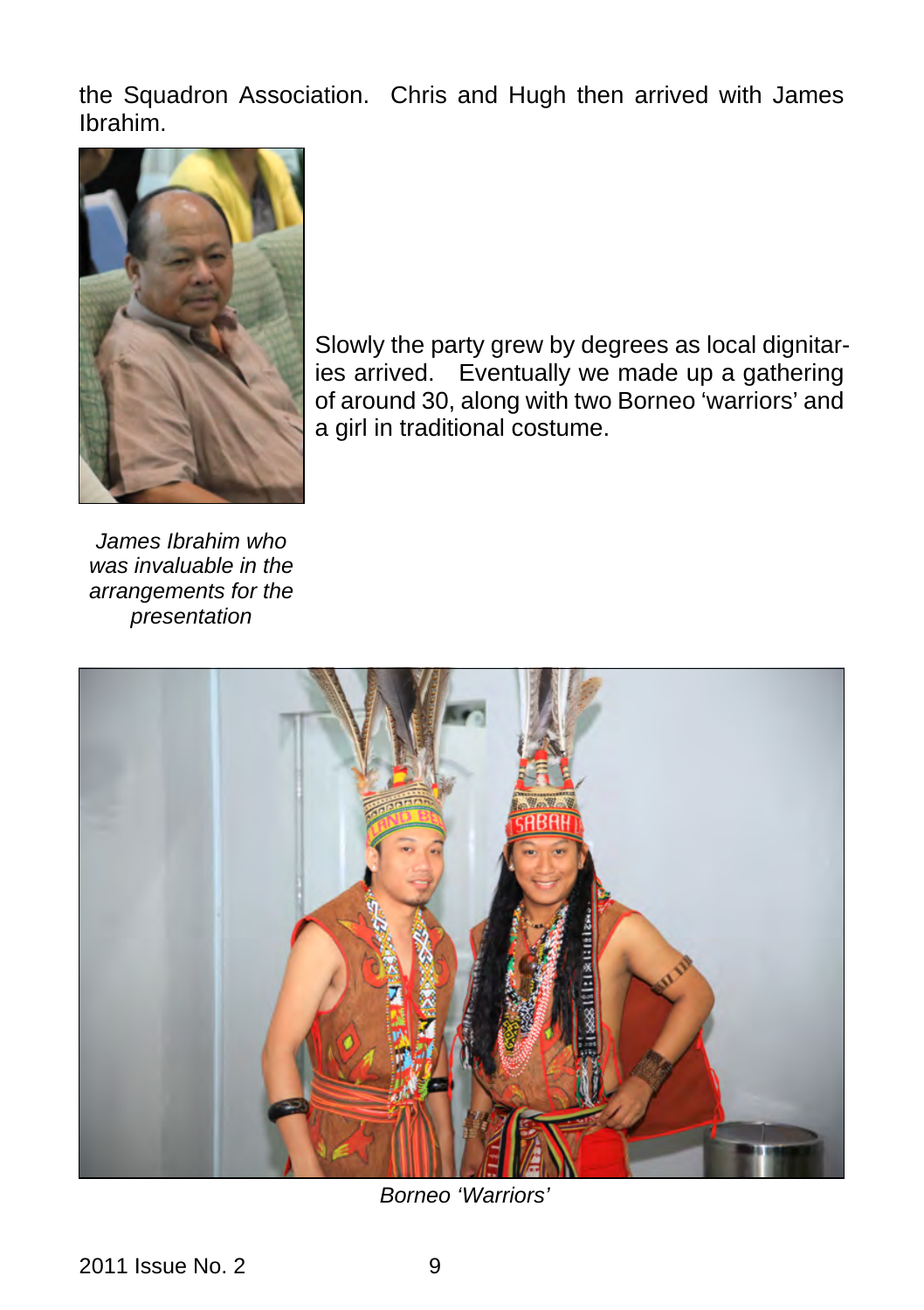I started proceedings with a few words before Chris gave a spirited explanation of how he came to make his historic flight all those years ago. The Airport Manager thanked us warmly, as we handed over the plaque.



 Only afterwards, while enjoying the buffet, did we realise that we were being hosted by the Sabah 'A Team'.

 There was also a healthy number of local press reporters and photographers, displaying real interest in the Squadron's association with the region, and evoking warm memories of times past.

 After a very enjoyable, warming and worthwhile few hours we departed, with Jane and me leaving on the ship for Brunei, and Chris and Hugh re-exploring the region for 24 hours before their flight back to Blighty.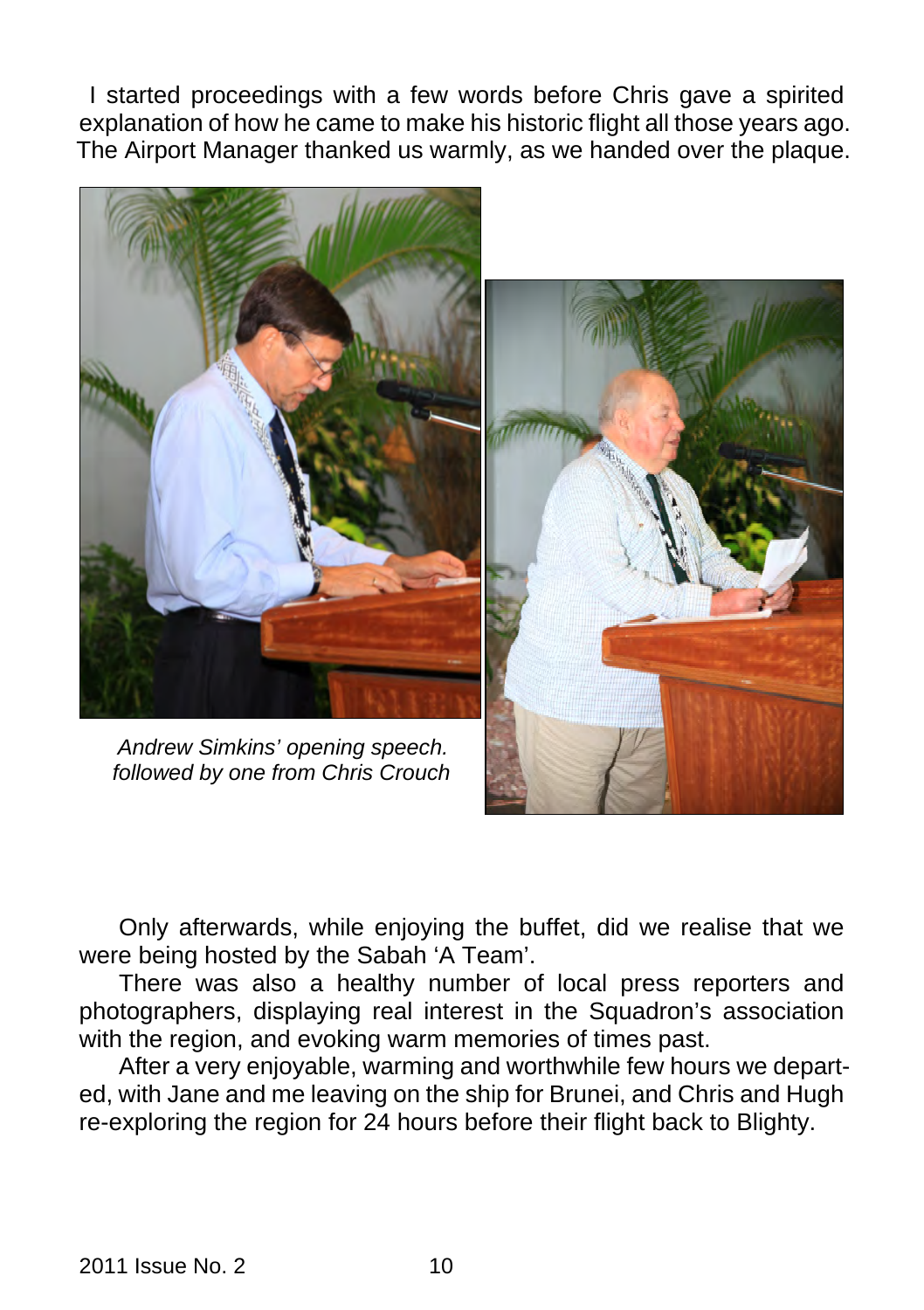

*Chris and Hugh Crouch with Jane and Andrew Simkins*

 One of our hosts, Datuk Irene Benggon Charuruks of the Sabah Tourism Board was very keen to cement the link with photographs of the Squadron's service in Borneo, Thus if you have any photographs of your time there, which show contemporary sights, could you please consider sending copies to Irene, by email or post. (Mail bag 112, 88993 Kota Kinabalu, Sabah, Malaysia. Email: irene@sabahtourism.com) Alternatively contact John Heyes or Ron Ward for advice. Thank you.

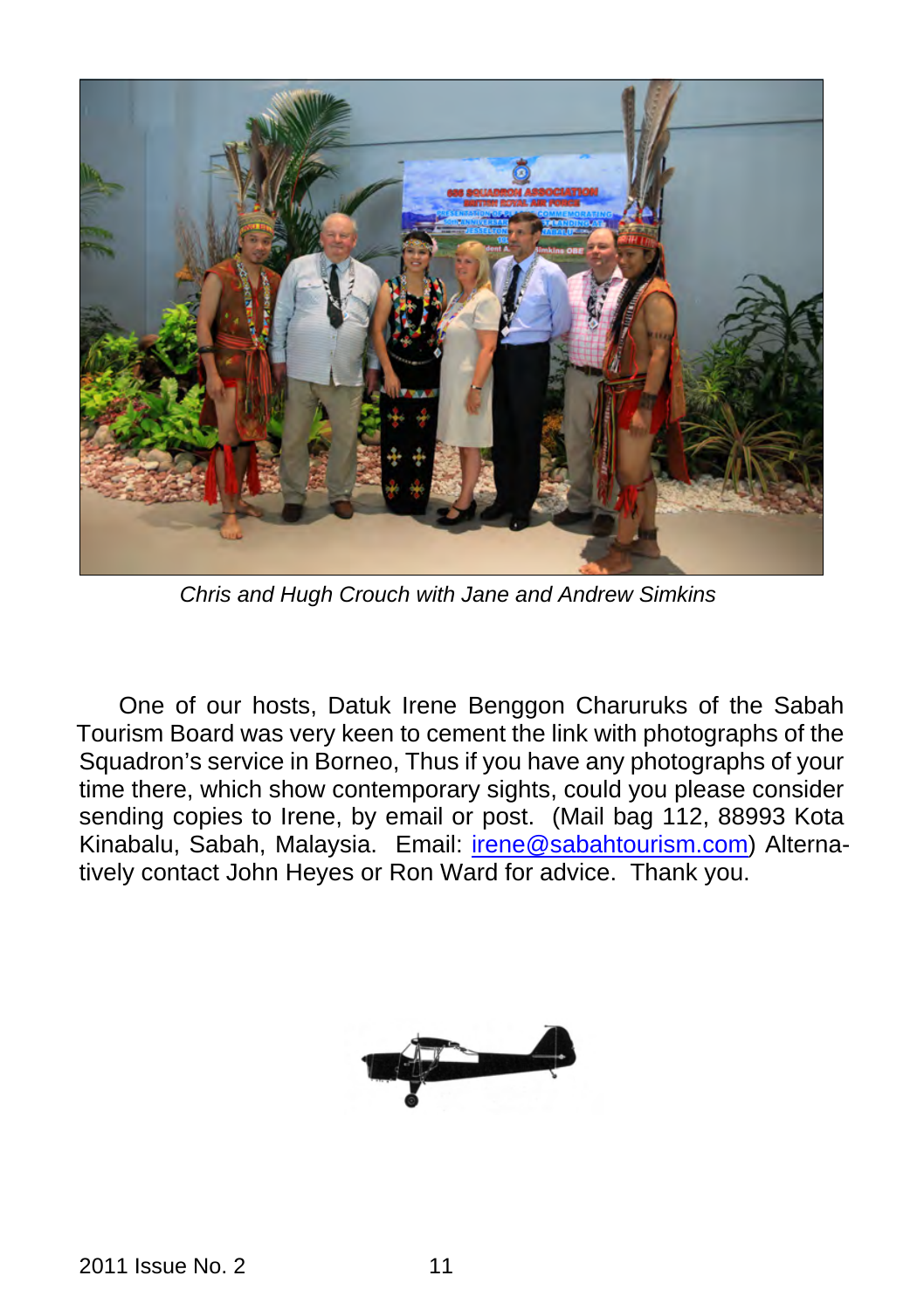# **MEMBERS' CONTRIBUTIONS**

#### **Snapshot Memories of A. N. Other Flying an Auster MK9 in Malaya**

 I do not think that my experiences were anything more special than those of other pilots at the time there who must also have tales to tell; but as one who can now hardly remember where I have left my glasses, or what I went upstairs for, I can remember quite a lot with very great clarity. Some events were quite short, some giving great pleasure and others quite alarming.

 I was based at Noble Field, Squadron Headquarters, from early 1960 - November 1960. There it was early days in flying, getting to know my way about and carrying passengers when needed.

 I remember shovelling out leaflets through the passenger door in various parts of the jungle. The leaflets were supposed to encourage CTs (communist terrorists) to give themselves up to the authorities.

 The other event I particularly recall was the Squadron fly past over Kuala Lumpur in August for the Victory Parade. The Squadron had sixteen aircraft in diamond pattern in four groups of four- It required a lot of concentration, holding the correct position near the leading aircraft, the throttle friction nut was not tight as almost continual minute adjustments had to be made. Sadly I never saw the view of the city below which we were not allowed to fly over normally. I did not see anything of the Royal Malayan Airforce, RAF. or RAAF following us.

The weather there could be pretty bad at times. We were not allowed to fly in cloud, which was normally cumulus which frequently developed into cumulo-nimbus. We were advised that if we were trapped by cloud just over the trees and couldn't get out it was better to put the aircraft into the trees (normally 200 feet high or more) rather than get sucked up and possibly broken up in cloud. Another encouraging piece of advice was that in the event of engine failure over jungle in the mountains it was better to fly straight uphill into the trees! stalling at the last moment, rather than land going downhill towards the bottom and scattering bits of aircraft on the way.

 All pilots attended a jungle survival course in Singapore. At that time I hadn't realised that Singapore was by no means all urban and was really quite jungly but with much uncultivated areas and bracken. On the course, among other things, we were shown how to make a para hammock out of one of the panels. We were given these and some spare cord. We were told to get a plastic sheet to cover the hammock. We were told about what to drink and so on. We were shown the orange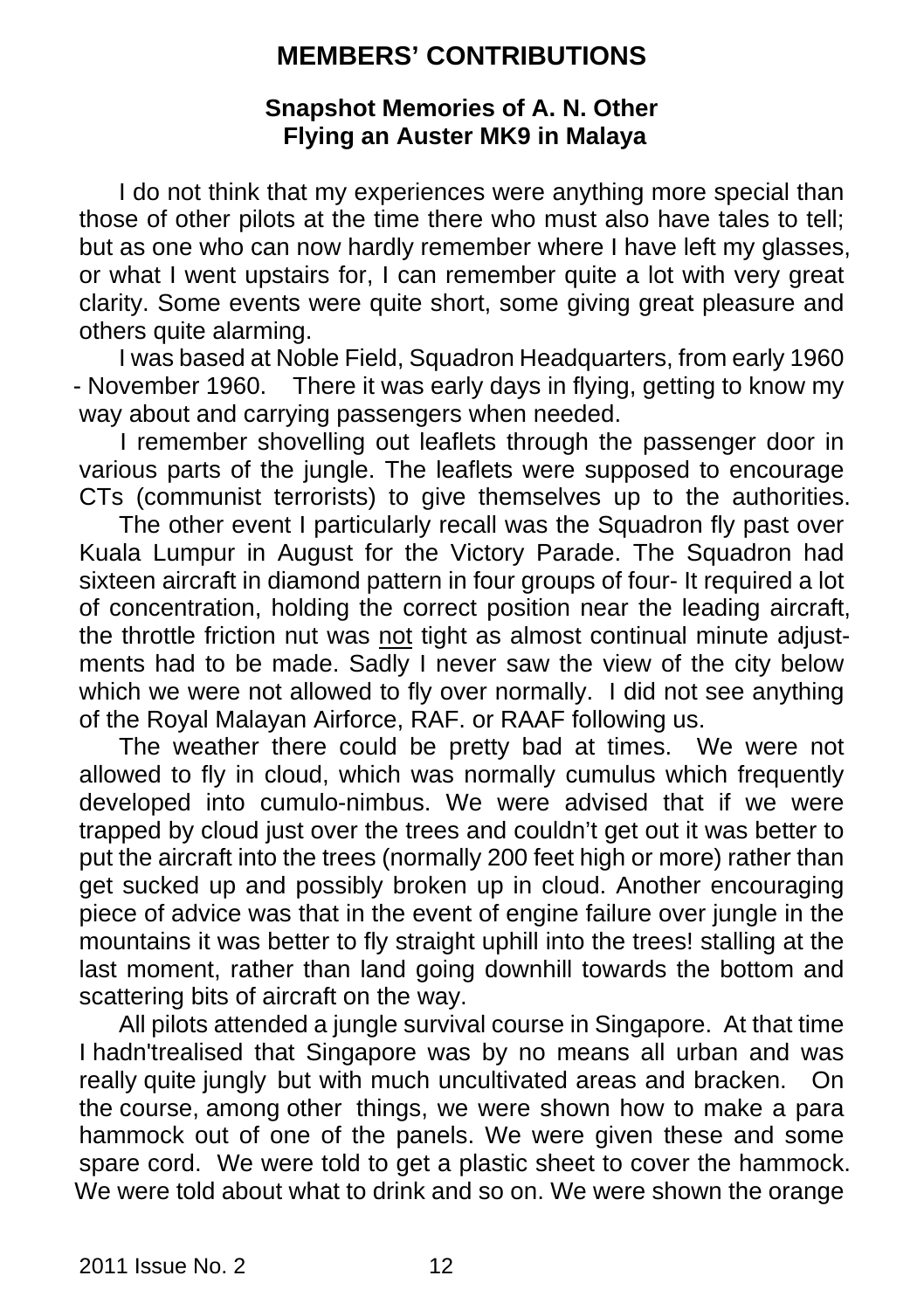balloon we carried which was (as far as I can remember in this case) chemically inflated and in theory put up between the trees on a very long cord and hope to be spotted by a pilot looking for you. We all carried an official emergency pack, but most pilots also carried their own pack with para hammock, plastic sheet, extra food (usually rice), knife, machete, spare jungle boots and clothing etc. In the north of Malaya on many flights we carried a Sterling machine gun as up there the Emergency was still on. Later we got a Sarah beacons mounted so that it could be easily switched on before a forced landing. Also red fluorescent tape was put on the wings and fuselage.

 In November 1960 I was posted to 2 Flight in Ipoh. There I have far more memories than I am going to recount. Some particularly good ones stand out.

 I was flying north one day when I saw a circular rainbow with my a/c silhouetted in the middle. Another one was while on exercise, I was on the east coast on a low circuit onto an improvised landing area at 200 feet, I could see turtles in the translucent blue sea. Again, flying up to Alor Star, the visibility was so good I could see the rocky outcrop near the airfield about an hour and a half flying away. A particular pleasure, as bird watcher, was seeing a flock of rhinoceros hornbills, I flew up abeam of them and one of them looked at me rather suspiciously. Best of all, was low flying (about 10 feet up) down the river Perak on the way back to Ipoh. Well, we had to keep practising, after all at Middle Wallop we had to fly below hedge height during tactical flying practice, but there were not any hedges in Malaya that I could see.

 There are memories of times when I wished I was firmly and safely on the ground. While I was flying back to base over the jungle when the engine coughed, I could feel my hair stand on end. I don't know if my bone dome lifted, but it felt like it. The worst flight was flying back from central Malaya at a suitable flight level with the cloud filling in quite quickly into solid cloud cover and then all started to increase in height. I had to keep increasing the flight level and was thinking that I would have to get to the coast and let down over the sea and hopefully be under the cloud. Ahead the cloud was building even more, I was thinking of calling up RAAF Butterworth to see if they could pick me up on radar and give me a steer. Mercifully a large round hole in the cloud opened up and I could see the ground and could recognise where I was, about two or three miles from base. I got down in very little time before the cloud closed up. Someone must have been looking after me. Another time was getting back to base one evening. The cloud was quite low around Ipoh. Ahead it looked quite bad, dark with lightning strikes. Much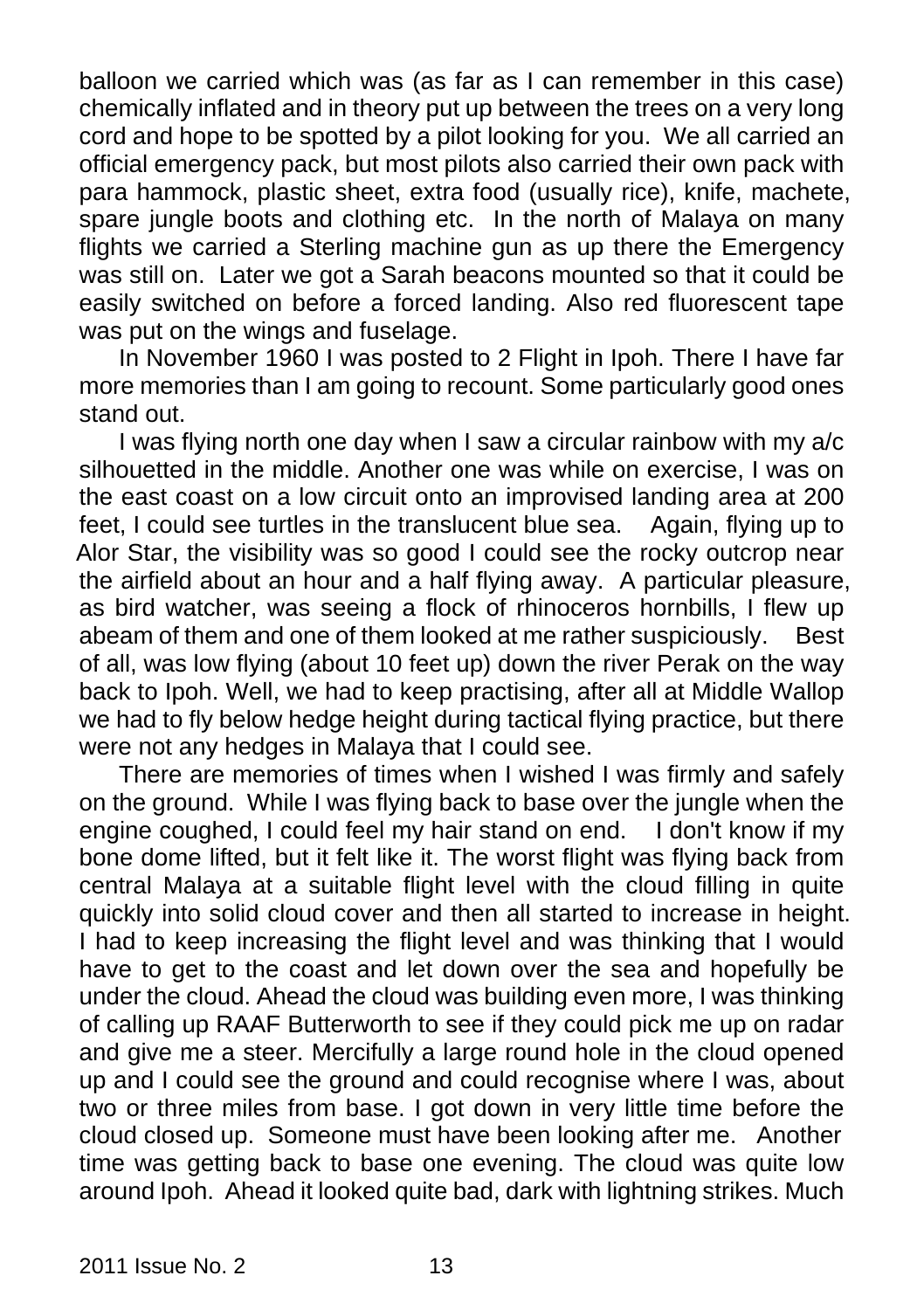to my surprise a Malayan Airways Dakota passed me at about the same height. Another time was a very short flight from Noble Field. For the benefit of non- fixed wing light a/c pilots, the stalling speed of the Auster Mk. 9 with power on and flaps was 42 knots. Flying below this speed shown on the airspeed indicator (A.S.I) was not possible. I took off getting to the attitude for climbing away. I glanced back at the A.S.l. It was showing 20 knots! Mind into overdrive. Engine instruments O.K. Can I land and stop before the fence at the end of the runway? No! So I have to go on. Call up the tower, downwind still at 20 indicated knots. The Auster 9 stalls quite suddenly dropping either wing and is not nearly as forgiving as the Auster 6/7. So I was really careful on the approach and landing. Another quick problem, not too serious, was that we had to do short landings away from the airfield so we used to pick somewhere among the bushes on the tin tailings. I did several low circuits and took off again and flew straight away into a swarm of bees that had suddenly lifted off. Splattered bees all over, a few got in through the window and luckily all too stunned to do any harm. A more memorable event was flying a passenger from Ipoh. Quite happily en route, nice day etc. I saw something like a coloured rope drop down around my ankles on the rudder pedals. `Oh dear' I thought, some of the wiring behind the instrument panel must have dropped down. Then it moved! Its head reappeared from behind the fuse box near the passenger, then was not seen again. I did a quick 180, called up Ipoh tower and considered giving a quick lesson to my passenger on how to do a landing in case I got bitten. I landed, my passenger got out, I ran the engine down as one would. About to get out I put my hand towards the door handle and saw the snake lying right along the tubular doorframe next to me with its head by the handle. I got out on the passenger side!

 We used to fly quite well into Thailand. The maps we had were the result of 3D photography by the Royal Air Force and instead of contours there were form lines, giving a very rough idea of heights. The map was just green, with one or two rivers showing and also small areas of white with `cloud' printed on them. I layered mine to a certain extent with coloured pencils to make it easier to guess roughly where I was.

 In case one gets the impression that it was all a fun thing, when I was there two aircraft from my flight did not return. One was in Thailand and the aircraft, pilot and passenger were not seen for many years. It was sobering to me as I was flying that day and could easily have had that aircraft allocated to me. The other case was when the pilot who went in and was badly injured was mercifully extracted from the jungle with much gallant effort. Another pilot missed death by inches, he hit a power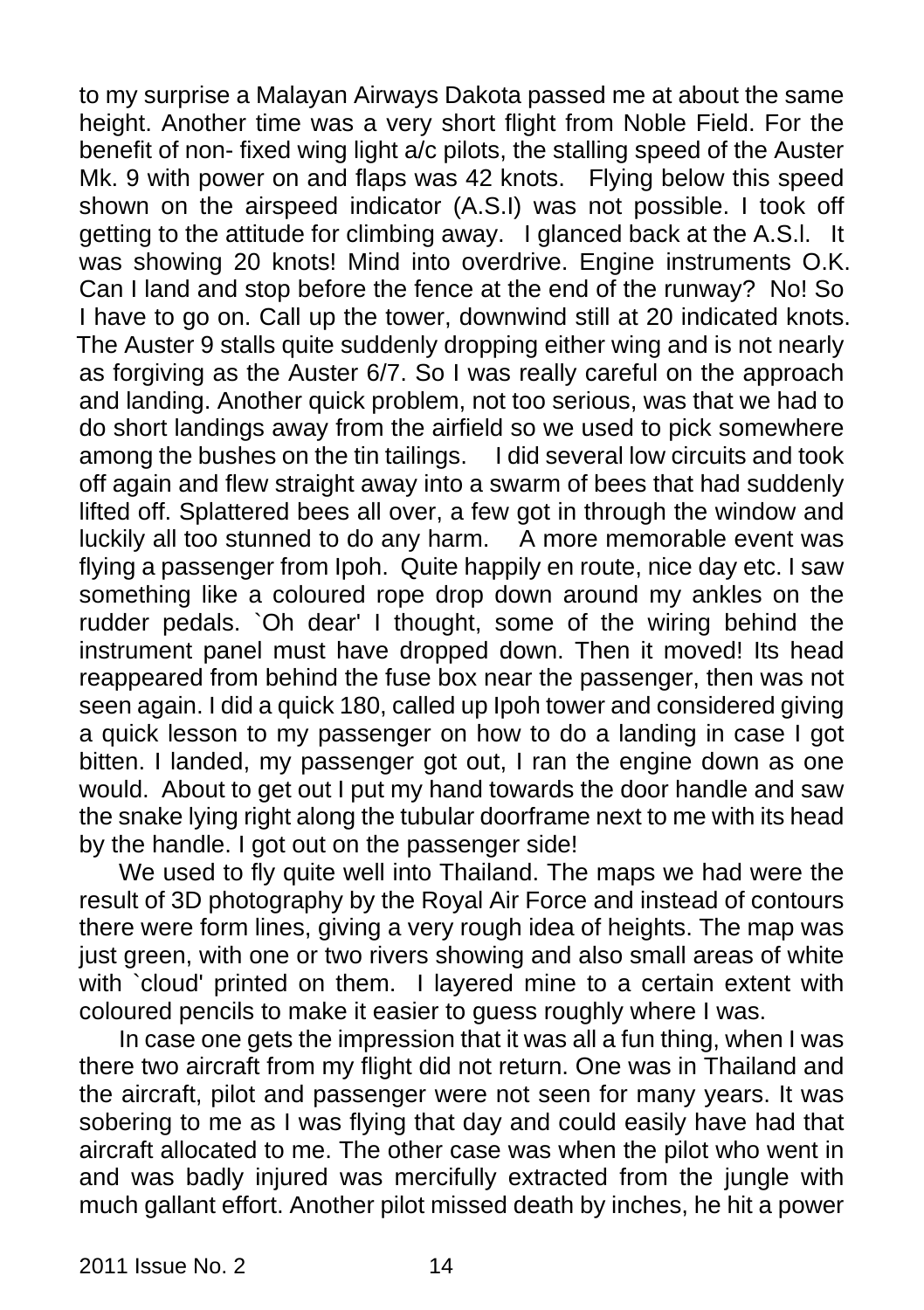cable slap in the middle of the spinner and broke the cable. If it had been any lower that would have been it.

 So, I had a good time there, always confident in efficiency of the ground crew. I am grateful to them. Now some 50 years later, the jungle forts and most of the airstrips will have gone. The helicopter now reigns supreme. As I said at the beginning there are lots of other things I could say, but that is enough from me.

\*\*\*

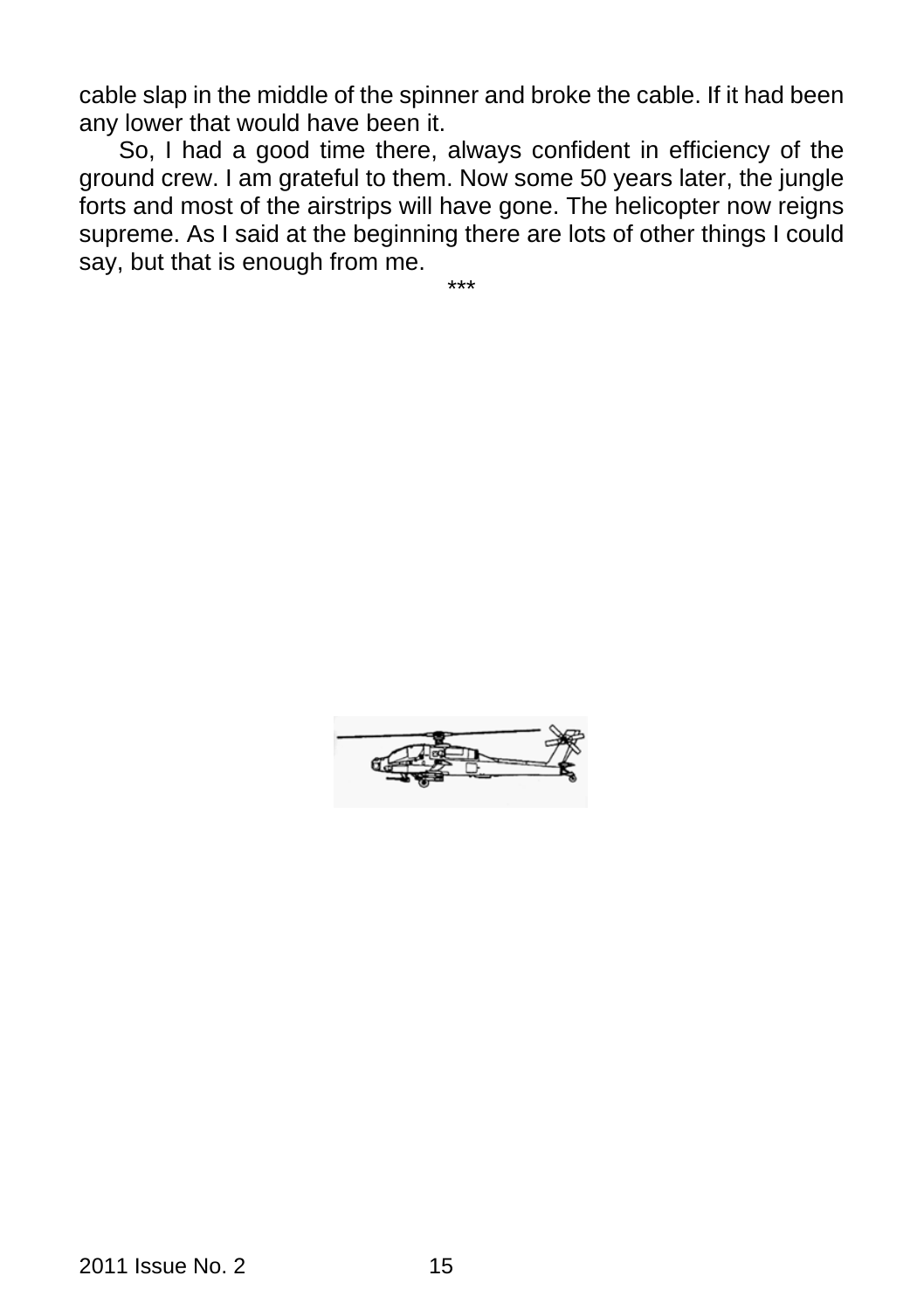

## *Some anecdotes from Barrie Davies .........***...**

## **Borneo 1963 – 1966 A day to remember**

 The Beaver has 3 fuel tanks underneath the pilot/passengers compartment, 2 of 28 gallons each and 1 of 20 gallons. 76 gallons of high octane petrol in total. Giving a range of 3 ½ hours at a consumption of about 20 gallons an hour or 3 minutes per gallon.

 On a busy day in Borneo, 1963 – 66, I had a 'round robin' sortie, calling in at a number of short landing strips plus a bit of target spotting for the artillery. Not all landing strips had Avgas 100/130 octane (petrol), most only had Avtur (turbine fuel) for the Scout Helicopter's turbine engine. So balancing fuel load with payloads, length of landing strips and availability of the correct fuel en route was a very important part the day's planning for Beaver pilots.

 Normally we worked on a 20 to 30 minute fuel safety margin to cover the chance that the end destination was closed due to weather and the need to use an alternative landing place some distance away.

 There were often times when the safety factor had to be used, mostly due to bad weather but sometimes because of the actions taking place on the ground. That's why we had a safety factor!

 So, after that busy day, I arrived back in Brunei having burned 2 tanks down to the red 'empty' light and the other hovering on empty as indicated by the fuel gauge. Relaxing with a cup of tea in the crew room I was surprised by a mechanic coming in, standing there with his hands on his hips saying "And how, Sgt Davies, did I manage to pump just over 75 gallons of Avgas into your aircraft during re-fueling? That left you with less than 3 minutes safety margin"!

 It took a while to live that one down apart from the 'four eyes chat' the boss had with me in his office!

In Borneo one did what one had to do!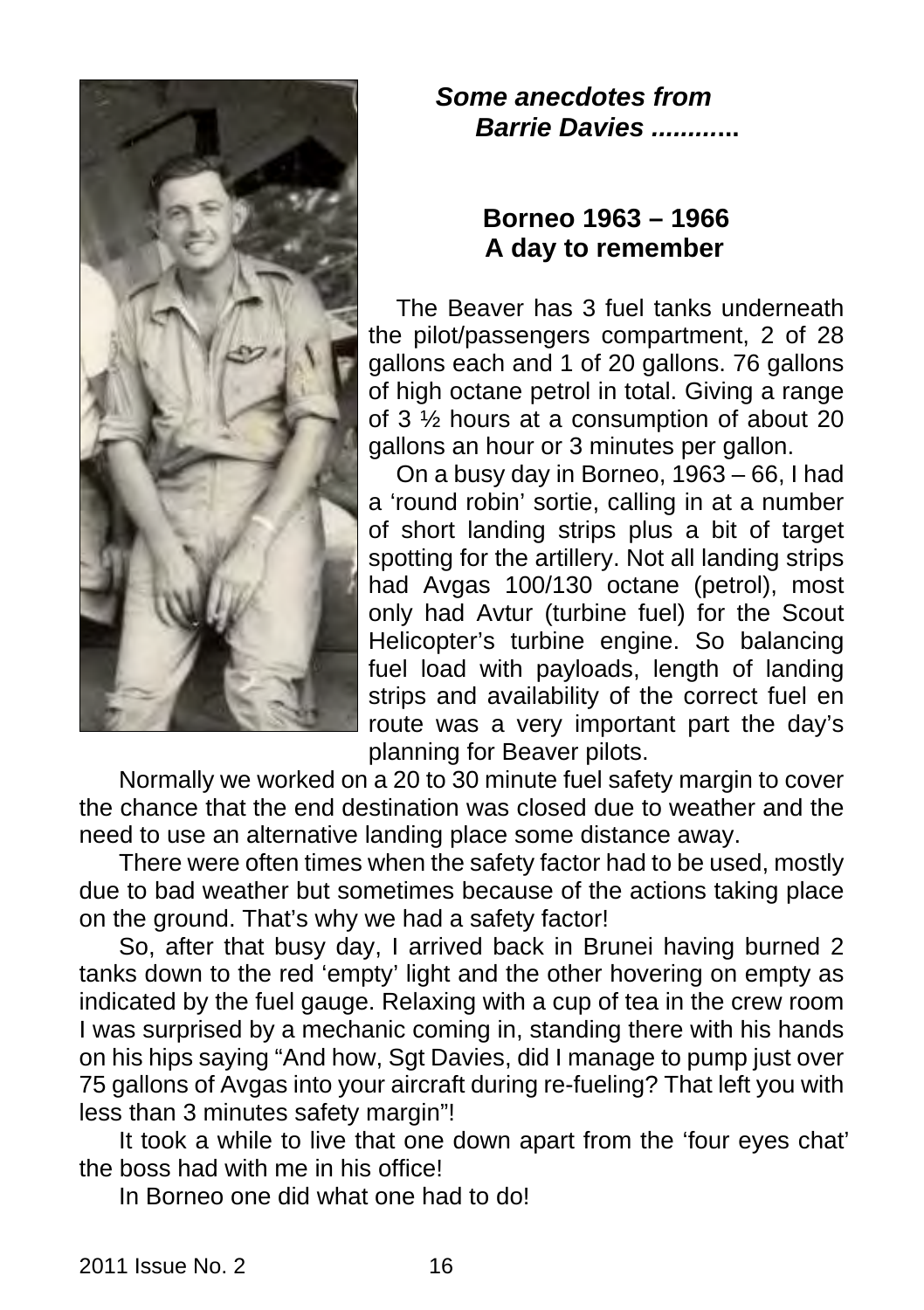# **Meligan Airstrip**

 On being posted for the first time to a different climate, an Army pilot was given a month's 'additional instruction' to get him accustomed to the effects of that climate on his aircraft and in Borneo to navigate with almost useless maps. In effect that meant that when carrying passengers he would be accompanied by a QFI (qualified flying instructor) experienced in tropical flying. When carrying freight he could be on his own. My mentor was Warrant Officer 'Red' Meaton, a very experienced Beaver pilot who didn't climb into it but put it on like his favourite coat. I 'picked his brains' every minute we flew together and sometimes in the Sgts Mess. I had been posted straight from the flying school into an active service situation in the tropics and was on a steep 'learning curve' upwards! I'm sure that I am still here today due to the knowledge I gained from Red.

 During the first week I was tasked into a small strip called Meligan, in a sort of 'pudding bowl' tightly made up of steep mountains, deep in central Borneo. This entailed having to make a very steep finals approach, descending on to the short strip so as to touch down at the very beginning of it. I got a very fast rate of descent going (down like a stone) just over the tree tops down the side of the mountain on the approach path and was quite happy that I was in full control when suddenly Red yelled out **'Power'**. Automatically I did as I was told, giving more power, changing the angle of the descent but because of that, touching down about 20 yards into the strip and only just managing to stop before the trees at the end. I taxied back to the reception area, closed down and got out, still fairly happy that I had made a good approach and landing. Red was nowhere to be seen, looking around I found him on the other side of the aircraft, sat on a wheel, puffing away furiously on a cigarette. He looked at me with that look in his eyes and said 'Don't you **ever** do that again'. Needless to say, I never did.

Thank you Red.

#### **Ossies**

Weathered-in in the Keningau Valley, Sabah, North Borneo.

 I had to re-supply the infantry in a forward position called Sepulot, central Borneo. I had been doing the 'horizontal yoyo' between Brunei and Sepulot since morning and when it was afternoon, the usual storms were building but I had to complete the job so I had to push on to completion even if the weather closed in, which it did. With the job just

2011 Issue No. 2 17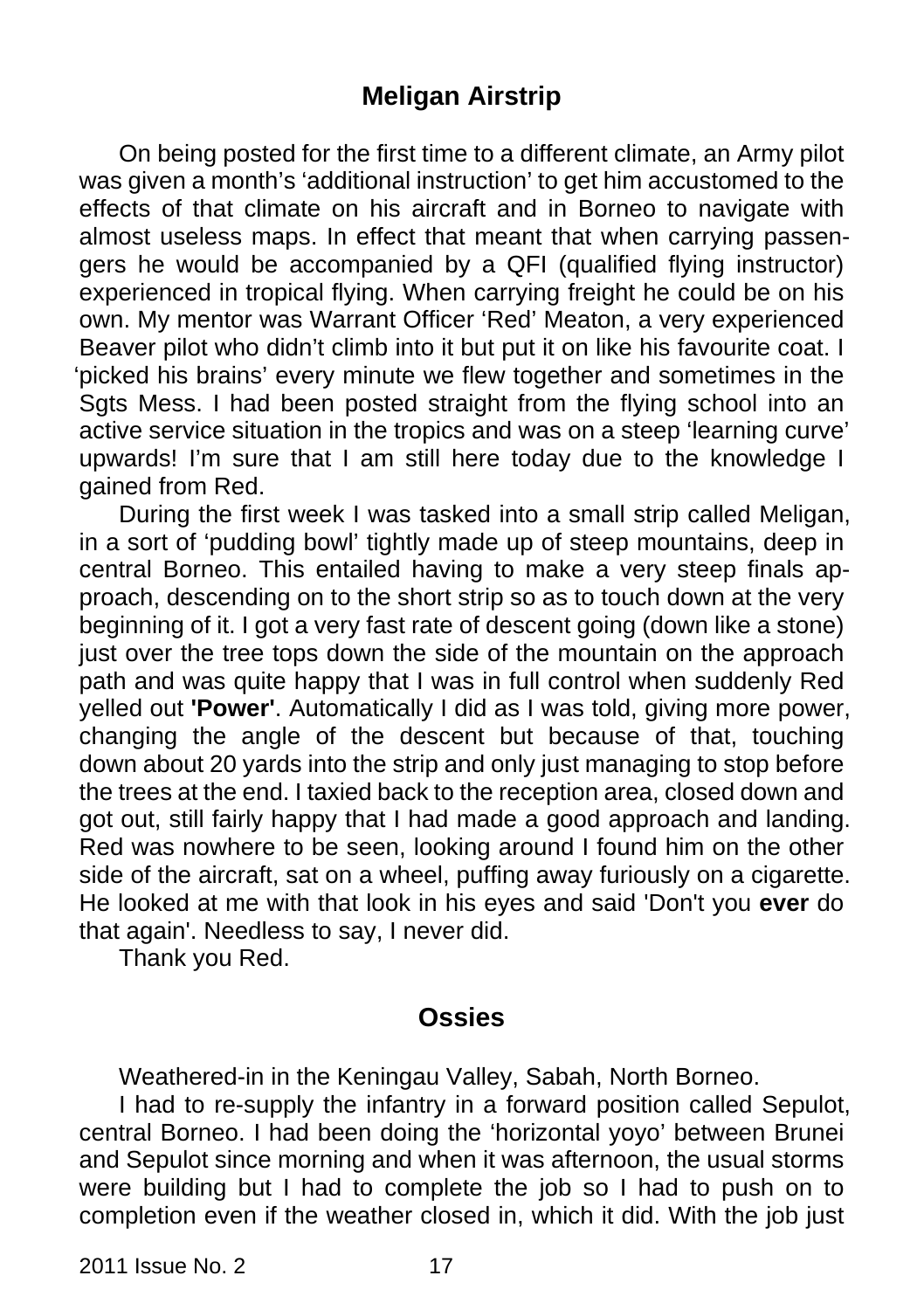finished I was stuck in the Keningau Valley with the mountain ranges towards the coast (and my base, the only airfield still open) and the vast inland jungle area, surrounded by thunder storms. I tried known low level routes but they were all blocked, only one option, find a piece of clear flat ground to land on and sit it out for the night. Luckily there were flat clear pieces of ground in that valley.

 I spotted some army looking tents alongside a stretch of mud road which would be ideal for me, so I made a bumpy landing on the road, parked up and headed on foot towards the tents. To my surprise it was an Australian Army Engineer unit building a road all the way up the valley. I asked them for a place to kip for the night and got ready to get

my head down. Oh no, they said, you're coming down to the mess tent to have a drink with us. I protested that I had no money with me but to no avail. They were very hospitable, getting me quite drunk at their cost and tipping me on to the camp (stretcher) bed to sleep it off at about midnight. Next morning I was woken with a mug of tea and a sandwich and after lots of thanks to them all I strolled up the road to the Beaver.

 I couldn't believe my eyes when I got to it, the Aussies had stenciled a row of 10 inch high Kangaroos all the way down one side of the aircraft in bright yellow paint ! No wonder none of them followed me up to see me off ! I took off towards them, low over their tents, and they were all cheering and giving me the V sign !

I got some rude remarks from our lads when I got back, not to mention the flight commander. But it was all taken in good humour.

 It wasn't to be left there though ! Our lads' completely unrolled 3 toilet rolls, made a recognisable stencil of an Army Air Corps eagle clutching a Kangaroo in its claws and stenciled it every foot or so down the whole length of all three rolls. The next time I flew over the

Aussie encampment I threw the rolls out at about 500 foot so they unrolled and fluttered down on them.

 I never did visit them again, pity, I could have bought them a beer each !



*Barrie October 1963*

2011 Issue No. 2 18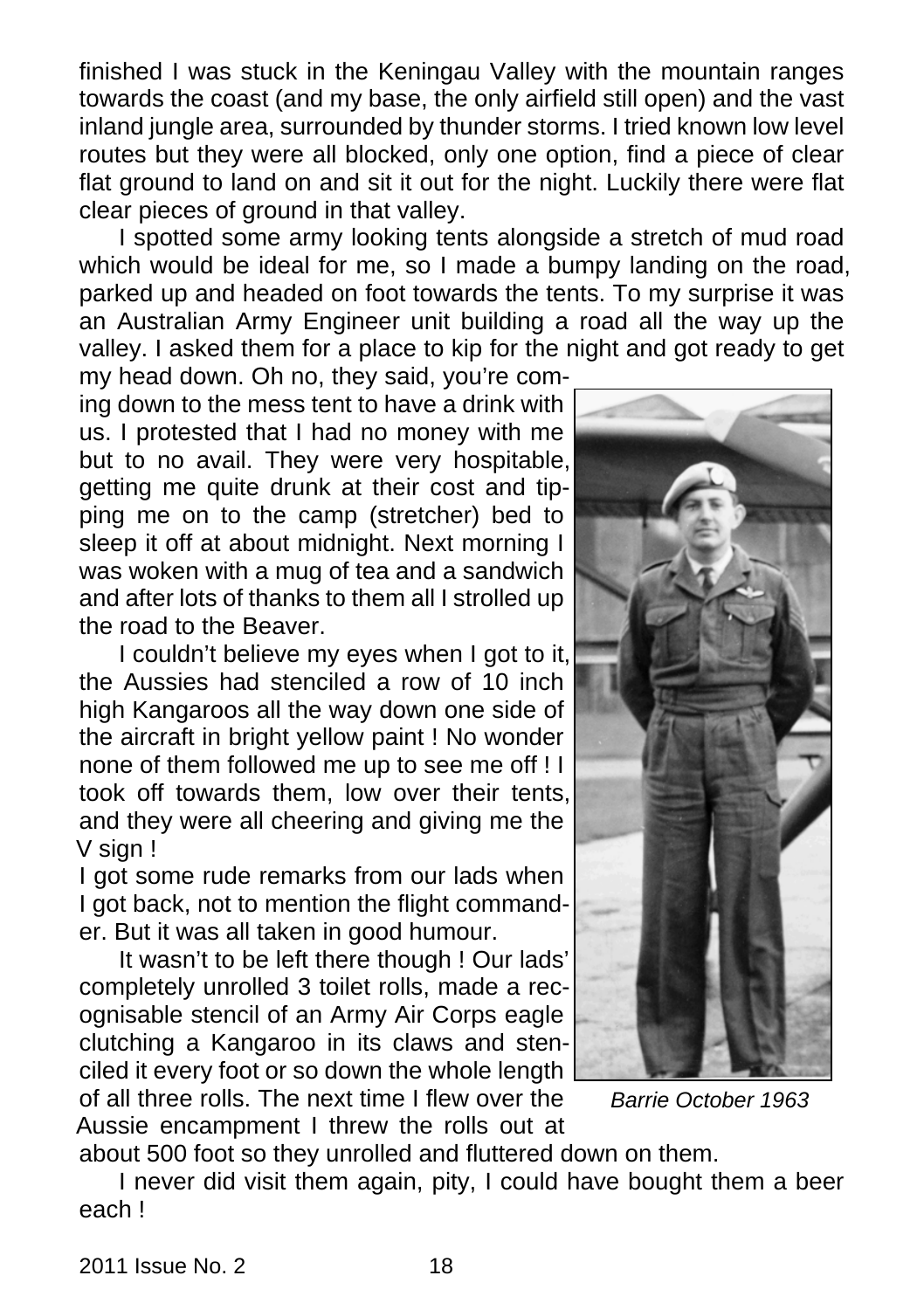# **Rosie the Borneo Airways ground hostess at Jesselton airport**

 During periods that I was in Brunei with the Borneo HQ of our AAC flight, I frequently had tasks which required a night stop in Jesselton (now Kota Kinabalu). I often had to work with Borneo Airways ground staff while I was there to organise onward shipment of my passengers/freight to Malaya. One particular ground hostess, who I will call Rosie for this story, was always very helpful to my passengers and I. Eventually I invited her out to an evening meal and a visit to the cinema in thanks for her efforts. This evolved into a regular happening and we spent many enjoyable evenings together over the rest of the year or so.

 Then I was sent to Tawau in eastern North Borneo (now Sabah) to form a detachment supporting 3 Malay Brigade. After six months or so I was back in Brunei again and had a task to Jesselton again, also a night-stop. When I got there Rosie was nowhere to be found and I had to deal with a young (Malay) ground staff man that day. I had no complaints, he was very helpful with my passengers. That evening, in the Hotel that I had regularly used, I was stood at the bar, relaxing, talking to two Royal Military Police fellas about this and that. They asked if I was often night-stopping there so I told them of my previous experiences, including Rosie. I mentioned that Rosie and I had developed an off-duty friendship that often ended up in this Hotel. I was bemoaning the fact that after my absence of 6 months Rosie wasn't around anymore and I was missing her. They didn't go into the subject so I left it at that. After about an hour, the door to the bar opened and Rosie walked in, heading straight for us. I immediately brightened up, big grin, told them that I was going to be OK for the night now 'cause Rosie had just walked in, I was full of it !! By that time she had reached us, looking very demure, avoiding my eyes she put her arm around one of the Policemen and said "I would like to introduce you to my fiancée, Tom". I was stunned into silence. Tom looked at me, more with a look of superiority than anger and the other Policeman pointed at the ground and said to me "I bet you wish there was a big hole there for you to jump into" !

I have to take my hat off to that RMP for not causing me GBH !

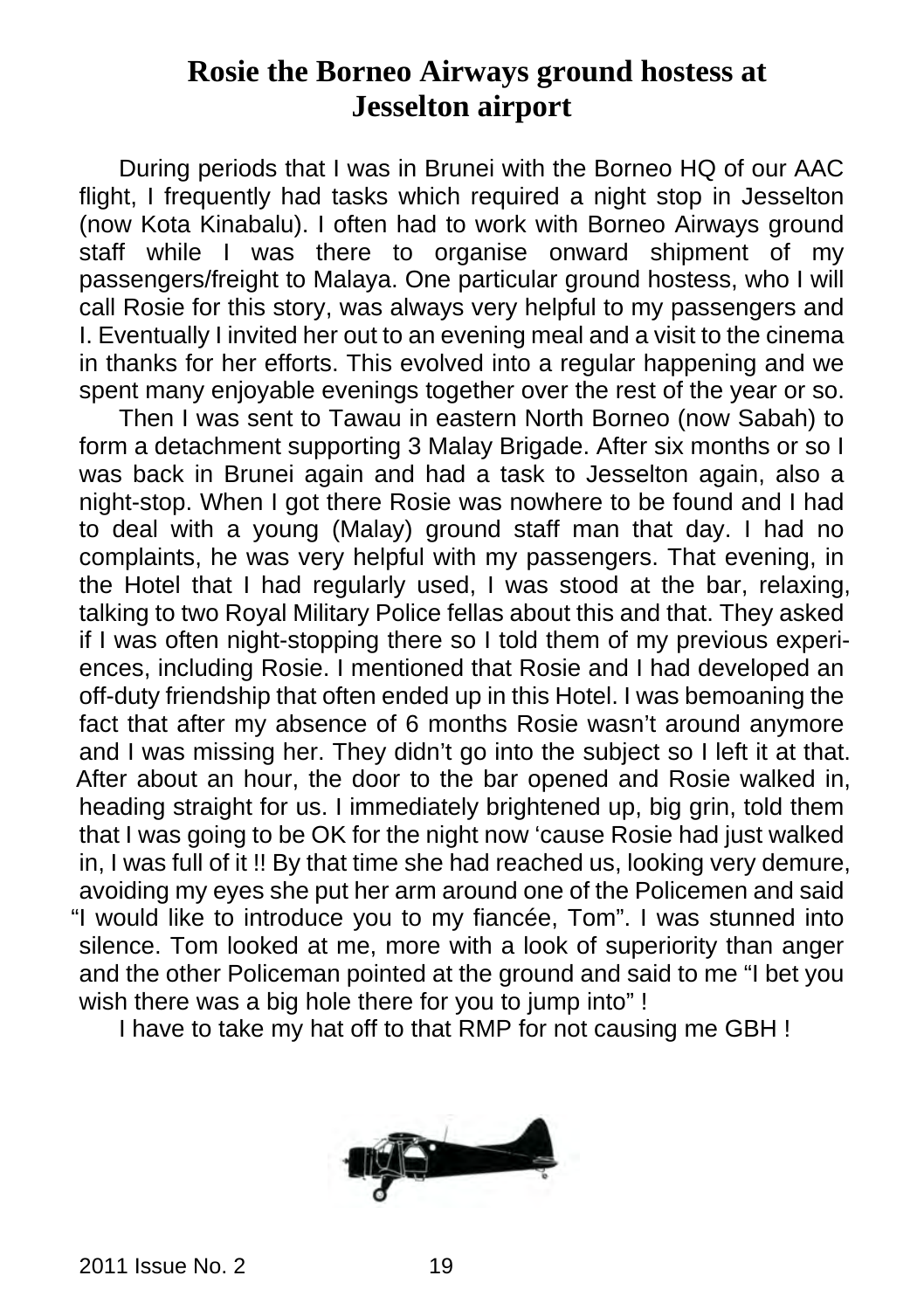# **Looking back through rose tinted spectacles**

*by John Heyes*

 This is a story of returning to Malaysia in 1986. It has changed much since the writing of this tale

 It is often said that one should not return to places that have happy memories, for fear of disappointment.. Perceptions change and memory is fickle. The magnificent buildings and the scenery seen in youth can often be very dull when revisited after the onset of middle age. Hills and mountains are smaller, vistas not as wide and colours are not as brilliant when the rose tinted spectacles are replaced by bifocals.

 This is a story, which in large part belies the opening sentence. It is a story of returning, after some thirty years, to some of the places, which hold the happiest of memories for me. It is a story of revisiting places that, as a young soldier, deeply impressed in my memory the beauty, charm and culture of a country that has now radically changed but has retained its enchantment. The people are a wonderful ethnic mix of Malay, Chinese, Indian and Tamil. The Malay people are one of the most hospitable that I have ever met, nearly all Muslim with the generous hospitality and friendliness that their religion imbues. The country is Malaysia, called simply Malaya when I first visited, and well worth the effort to visit or, as in my case, revisit.

 In 1959 I was a young soldier, posted to Kuala Lumpur, to maintain the Auster aircraft that the newly reformed Army Air Corps was operating. The Malayan Emergency was coming to an end and Malaya was getting to grips with her burgeoning independence granted in 1957.

 Our first port of call was Kuala Lumpur. My wife, who had not been to Malaysia until this point, had not been married to me when I was in the Army and had only heard my monotonously repetitive stories of the wonders of the Far East. She was delighted with our first two nights accommodation. We were in the Hilton Hotel, which overlooks the city. We drove around the city, not only finding many new and impressive buildings, but also many unchanged streets of 'Shop houses' and old colonial style buildings. The railway station was just as I remembered it, magnificent in its palatial facades. The Selangor Club and Padang with its surrounding mosque and civil administration buildings seemed unchanged though I suspect that the membership criteria to the club might have changed. The Lake Gardens were just as beautiful as I remembered. Walking down Batu road, now named Jalan Tuanku Rahman, was like stepping back in time for me, most of the old drinking haunts of off duty soldiers were still there but, alas, Nanto's bar was gone, replaced by an antique shop. I spotted that the Coliseum Restaurant was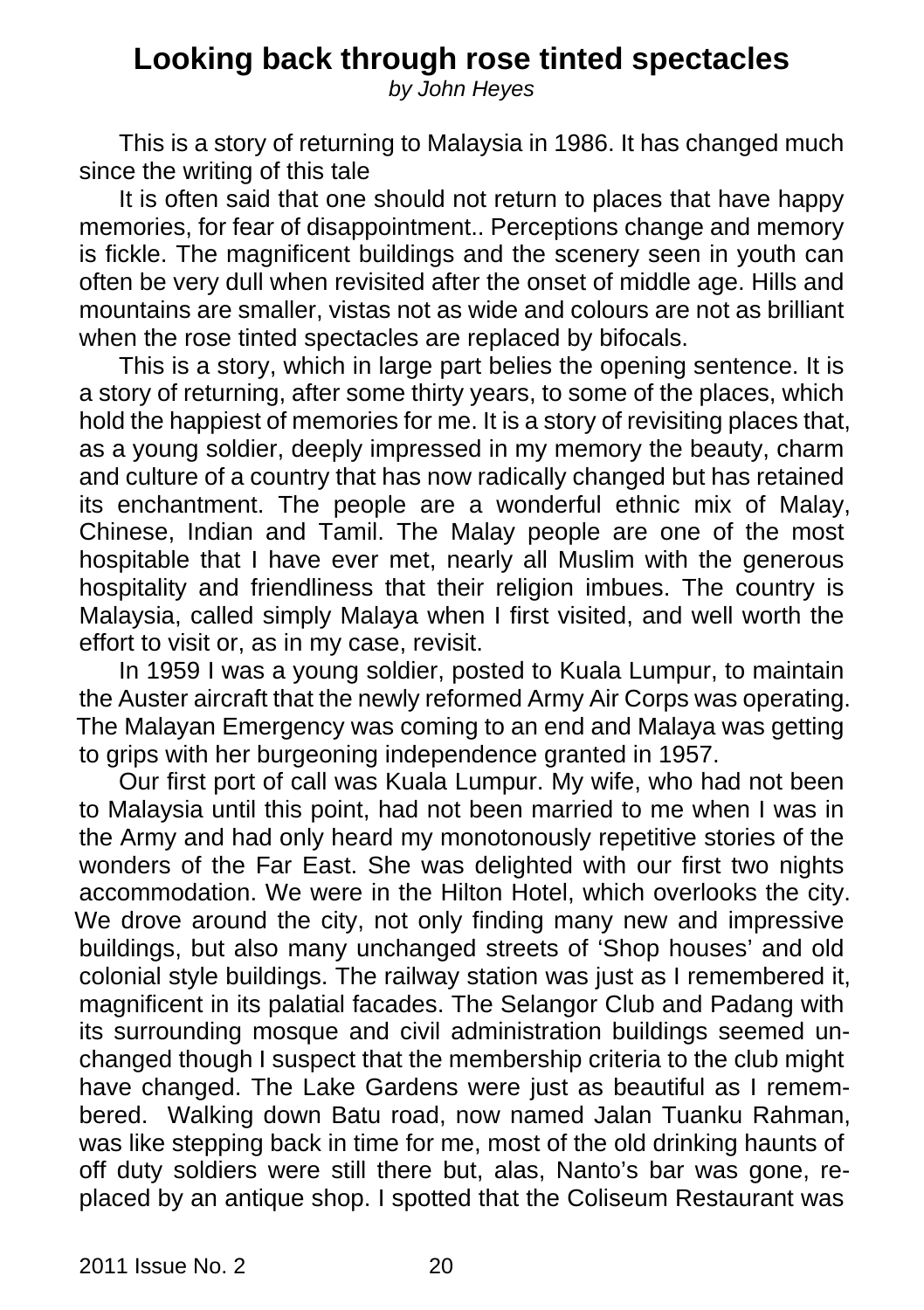still operating and promised my wife that she would have their famous 'Sizzling Steak' there that very evening.

 The Coliseum Restaurant was one of the best in town when I was first in Malaya. Soldiers could ill afford to eat there unless it was a very special occasion. It was the first port of call for the rubber planters when they came to town for a break from their isolation on the plantations. One would often find several sitting over their Tiger beer, just relaxing and chatting now that they were in a safe environment. The planters were always very appreciative of the Army and the role that it was playing in protecting them. They would inevitably ask soldiers to join them and would buy them beer in the knowledge that they, the planters, were financially far better off. Their generosity was always appreciated and almost never abused.

 We duly arrived at the restaurant and were seated at a wobbly table. It was spread with a cloth that had originally been white but was now a shade of mid grey liberally spattered with assorted coloured stains. Tiger beer and sizzling steaks were duly ordered. An ancient waiter appeared with beer and what can only be described as two pinafores. He tucked the pinafores around our necks and spread them on the table before us. The reason for this strange napkin arrangement became clear when the Sizzling Steaks arrived. The ancient waiter carefully placed sizzling cast iron platters in front of us. The platters were so hot that the juice from the steaks was flying in all directions. The pinafores, tablecloth, our arms, faces and spectacles were soon covered in boiling steak juices. The whole meal was quite delicious and we sat back to enjoy the last of our Tiger beer. It was at this point that my wife chose to visit the conveniences. The ancient waiter directed her to the door through which our food had appeared. She returned aghast!!. The convenience appeared to be unisex and consisted of three sheets of corrugated iron, open fronted, surrounding an Asian type toilet, on a raised dais arrangement in the corner of the kitchen. Apparently the smell was indescribable. Needless to say, she decided to wait for relief until we returned to the hotel.

 On our second day we went to see Noble Field, the airstrip and camp where the squadron had had its headquarters and workshops. The old hangar was still there but the tin sheds, which were used as workshops, had gone. The airstrip had been built over but the old accommodation 'Bashas' were still there, apparently unchanged, and occupied by the Malaysian army. Memories came flooding back. I could still hear people shouting across the open square to 'Busty', the charwallah, for tea or sandwiches. The charwallah was a wonderful institution that had been transported from British India to Malaya. They travelled with the army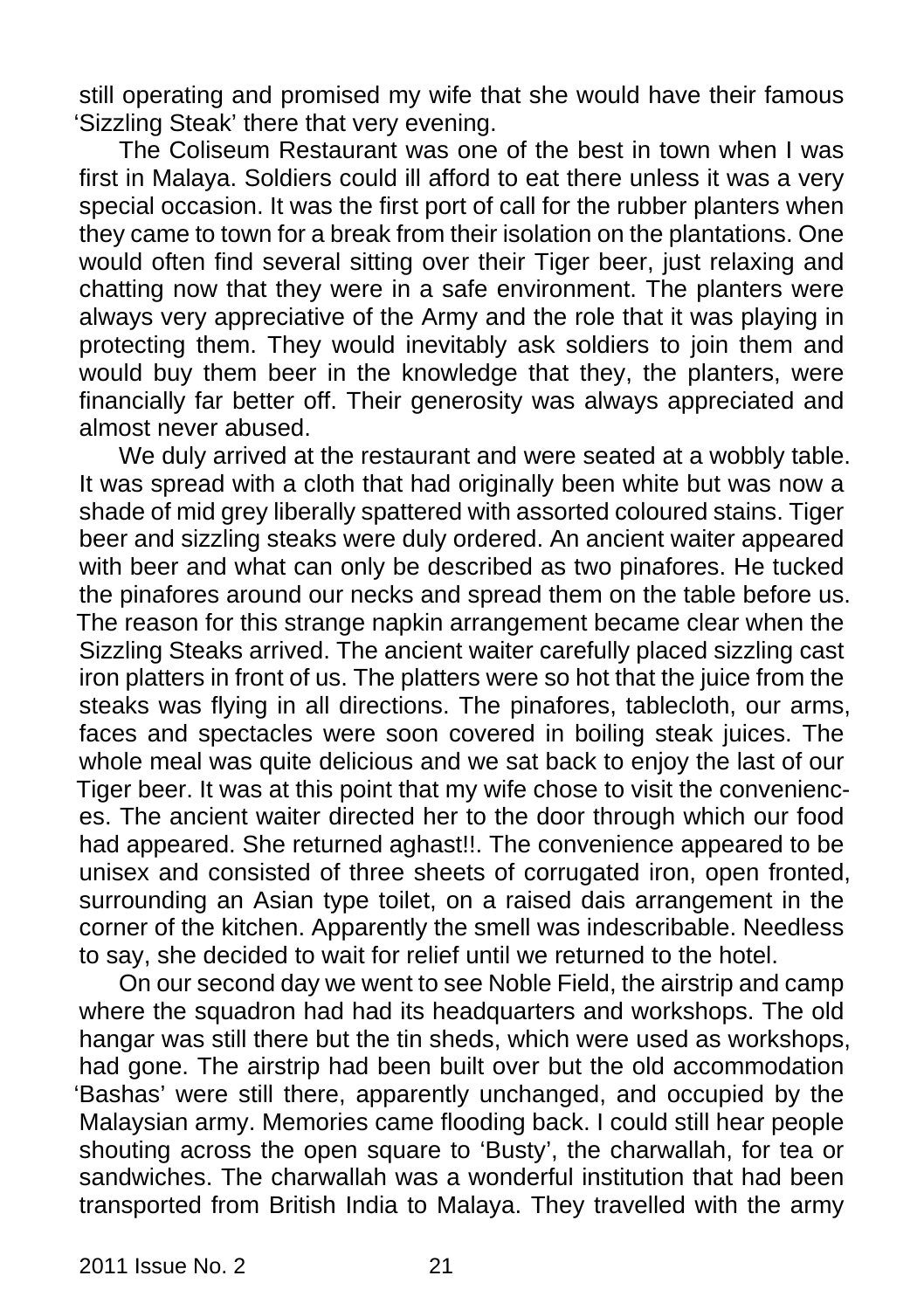unit with which they had their franchise and were inevitably the first to know of any promotions, training exercises or events, which would affect them. They provided a line of credit to the soldiers and would serve delicious meals and snacks from the most basic of kitchens. The charwallah was always open when all other facilities had closed.

 Day three and we were off on our tour of the northern part of the peninsula. We drove over the old road to Bentong, through typical Malay countryside. Paddy fields and primary jungle, interspaced with plantations of rubber trees and oil palms. Malay villages and towns along the way are unchanged since the days of the Raj. The road from Bentong up to the Bentong Gap is spectacular. New roads have bypassed this old route and the narrow roads that I remembered so well are completely unchanged. The road up to the top of the gap winds through precipitous jungle clad hills. For the best part of forty miles the road has hairpin bends, which occur at the rate of forty to each mile travelled. This now peaceful road was a favourite place for the Communist Terrorists to ambush both civilian and military traffic, indeed, Sir Henry Gurney, the Governor General of Malaya, was killed here by Communist Terrorists in 1951. Trucks loaded with huge logs still hurtle down the steep hill roads to the terror of the innocent motorist. The hillsides are so steep that one can see over the tops of the two hundred feet high jungle canopy. Spectacular views of the seemingly unending, misty, serried



*Bentong Gap Resthouse entrance*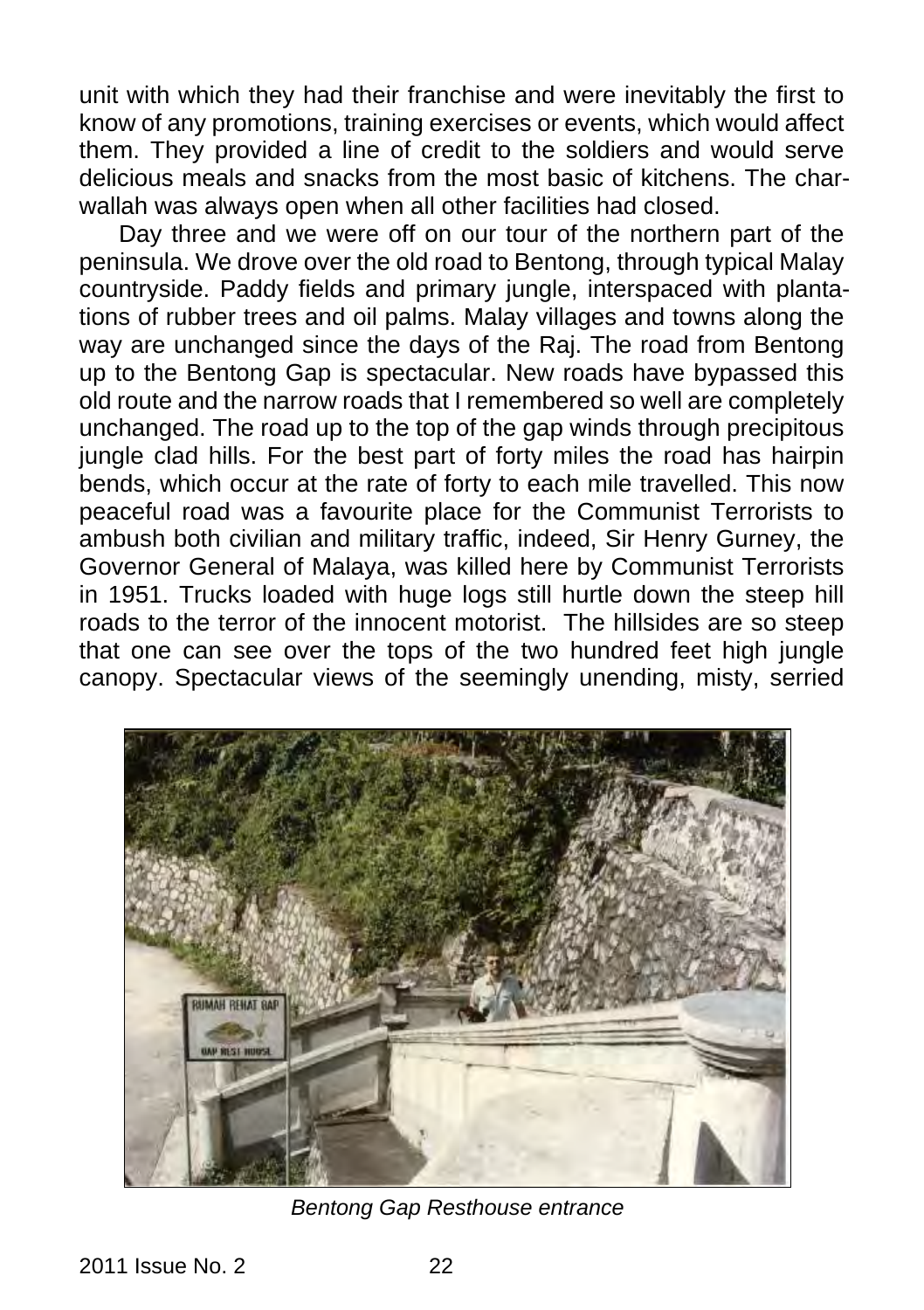

*Bentong Gap Resthouse*

hills, stretching from here to the Malacca Straights are seen through the gaps in the trees. The air is cool and clear and is filled with the sounds of the birds and insects. Small torrents of water cascade down the hills and disappear under the road and appear on the other side. Magnificently coloured butterflies abound.

We had booked to stay the night at the Gap Resthouse. The resthouses are another legacy of British India. They were spaced a days travel apart to serve as temporary accommodation for government servants. Most towns in Peninsular Malaysia still have a resthouse whose services are available to travellers at the most reasonable rates. The services in the resthouses are basic, a clean bedroom with fresh linen, limited menus in the restaurant and a pleasant ambience, usually with a good view from the verandah. The Gap Resthouse is situated at the top of the gap road, at the junction where the spur road climbs up to Fraser's Hill. Fraser's Hill is an old hill station where the weary colonial officials would retire for a couple of weeks each year to get away from the sultry heat of the city. We were shown into the huge old colonial style house, which serves as the Gap Resthouse. It had not changed one jot since my last visit thirty years before. All electricity is supplied by a generator, which shuts down at eleven thirty each night and restarts at six thirty in the morning for two hours only. The house is surrounded by primary jungle, the huge trees shooting straight up to the canopy some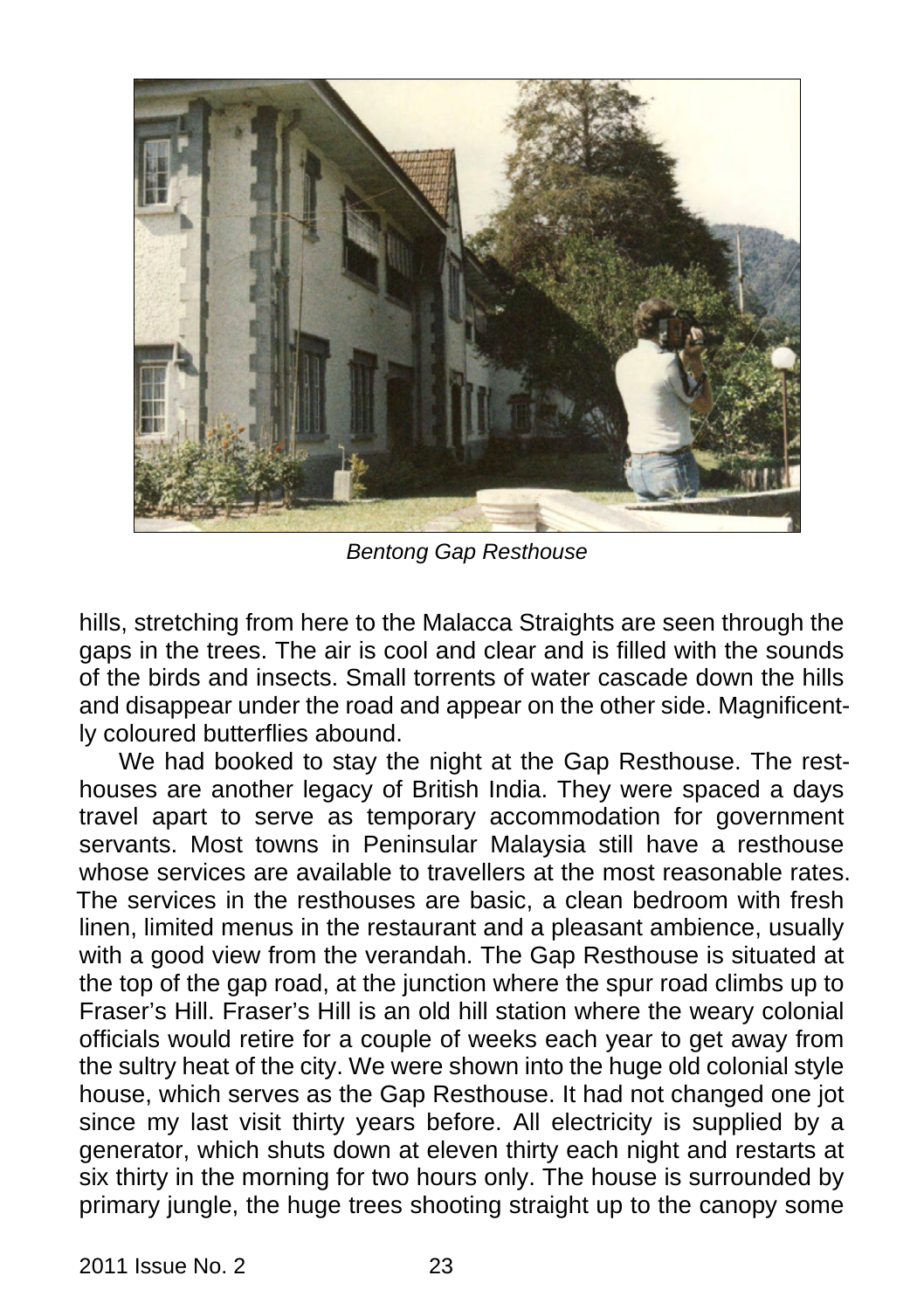

two hundred feet above. It must be one of the most peaceful and relaxing places in the world. Birds and insects make their songs all day. Butterflies with startlingly iridescent coloured wings flutter everywhere. Monkeys and other animals call from the trees to let you know that you are only being tolerated on their territory. In these peaceful surroundings, it is hard to believe that from a jungle camp close by, Spencer Chapman and his men fought and harassed the Japanese Army, during their occupation of the country in the Second World

War. We spent a peaceful night at the Gap resthouse and woke refreshed for our next days travel.

 Day four and we descended from the Gap onto the new road to the north. Paddy fields stretched out to the horizon on our left and the hills of the peninsula's central spine rose up on our right, reaching up the Cameron Highlands, another hill station. Our first stop was at Ipoh. The pillars of limestone 'Karsts' sticking up straight out of the fields make a superb backdrop to the town. Huge colourful Indian religious statues recline in the low caves in the limestone outcrops beside the road. The town had grown but remained unspoiled by the changes. We stopped for lunch at a splendid new hotel then pressed on to our destination for our next night stop.

 I had been stationed at Taiping for a large part of my first tour in Malaya. Taiping is a few miles to the east of the main road from Kuala Lumpur to Penang. In the hills above the small town is the oldest of the hill stations, Maxwell Hill. Thirty years before it had been administered by the government and was a beautiful place to spend a peaceful week end in the cool of the hills. The hill station consisted of a number of bungalows, a restaurant and beautiful gardens. As soldiers we could not afford to stay there for the weekend but would often go up for the day. I wanted to spend a night there. We had made our bookings, secure in the knowledge that, if the Rest Houses were anything to go by, we would have clean and comfortable accommodation for the night.

 On arrival at the bottom of Maxwell Hill, the heavens opened and we were deluged in a tropical rainstorm. Being an old hand, I told my wife that the rain would soon stop and not to worry. Private cars are not allowed up Maxwell Hill, the road is too steep and tortuous. Transport is provided by the hill station, in Land Rovers. We duly climbed into the back of a Land Rover. The canvas 'Tilt' over the back leaked everywhere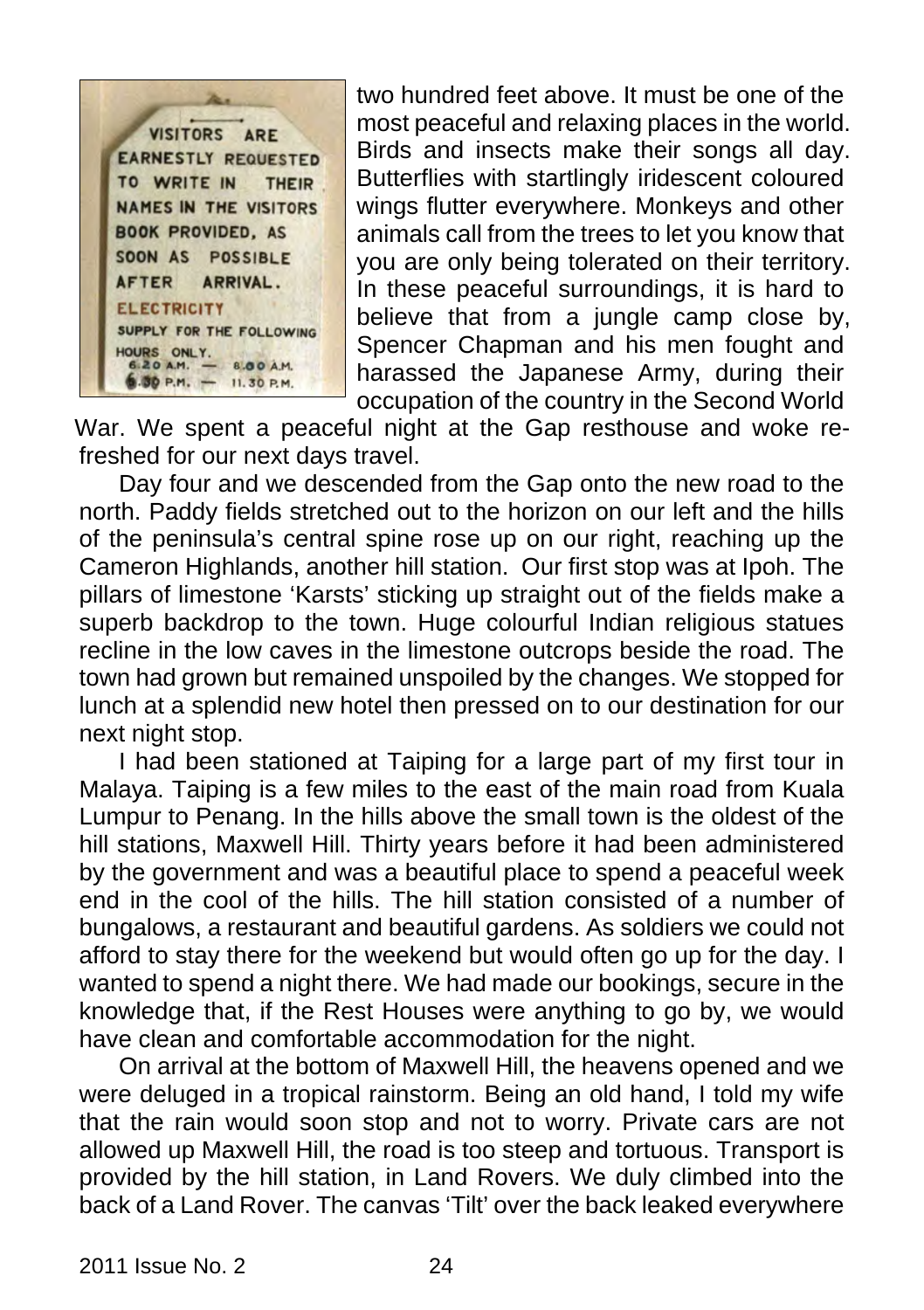and great sheets of rain blew in through the open rear. If we had not been wet before we started up the hill, we certainly were now. I told my wife not to worry about being wet and cold as we would be able to get a hot shower and change once we got to our bungalow.

 It takes about twenty minutes to get to the hill station and by the time that we got there we were thoroughly miserable. We were dropped off at our bungalow and went in to meet the staff. It was at this point that I

realised that there had been a significant change in the way that this hill station was administered. The bungalow in which we found ourselves was in a sad state of repair. The curtains were tatty and hanging in great sagging loops. The lounge furniture was dirty and sagging. It transpired that the restaurant was now closed and had



been converted into a large bungalow. All of the other bungalows had been sold off to independent entrepreneurs to rent out.

We then went to our bedroom to shower and change into dry clothes. Our bedroom was a revelation!!. A grubby room, furnished with two sagging steel framed single beds on which were thin mattresses and one paper thin blanket for each bed. No sheets or pillowcases. The dirty window was partially covered with thin curtains hanging in swathes from



a total of five hooks. No water came forth from either the filthy shower or the filthy sink taps. The disgusting toilet would not flush.

 I went in search of mine host and found him and his wife in the lean-to arrangement that served as a kitchen. They told me that the water was not *The 'kitchen'*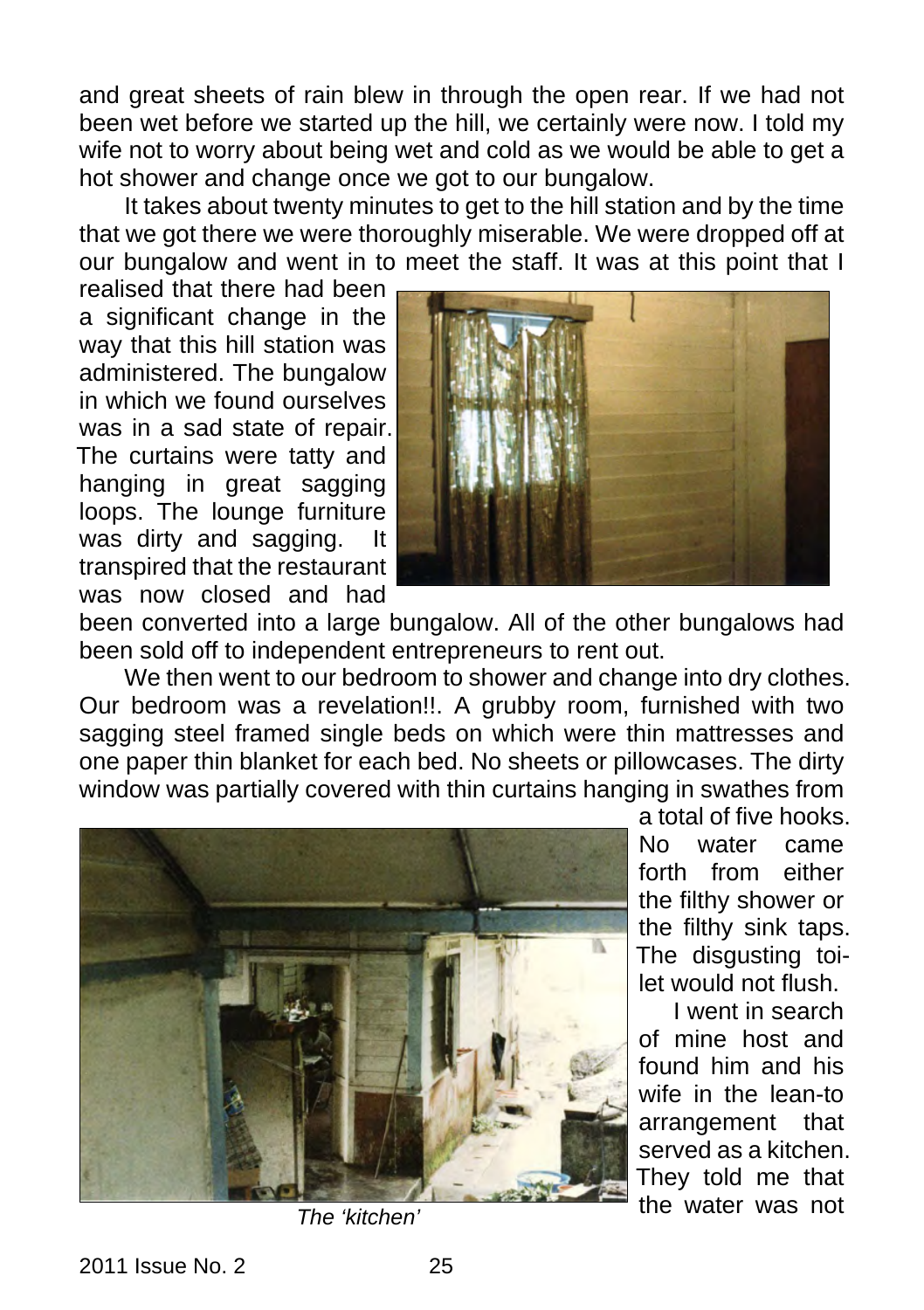working as the pump had broken down, meanwhile, the rain was still coming down in a deluge. We were now very tired, cold, wet and hungry. We decided that it would be better to forgo the night in the hills and return to Taiping or Ipoh to find an hotel. Not possible, advised our host, the last Landrover down the hill was the one in which we had arrived and it would not return until tomorrow morning. We dried ourselves and changed into the warmest, driest clothing that we had. We had left most of our clothes in the car at the bottom of the hill as we were only to be here for one night. Most of the clothing in our overnight bags was either very damp or soaking wet.

 We returned to the lounge and asked for tea. Our host returned some minutes later with a huge kettle in which was strong lukewarm tea already blended with sugar and condensed milk. When asked what we could have for our evening meal, mine host looked totally nonplussed. Under the new arrangements, visitors were expected to bring their own food and cooking utensils then prepare their own meals. I explained that we were unaware of this arrangement and that perhaps he could arrange a meal for us for which we would gladly pay. He disappeared into the lean-to kitchen and an altercation in Chinese could be heard. We assumed it to be an altercation but, with the Chinese one can never be sure, they seem to conduct all conversations at the maximum human decibel level. The shrieking subsided and mine host returned to say that he could manage to produce a meal of eggs and chips. By this time we



*Our bathroom. No running water for the whole time we were there!*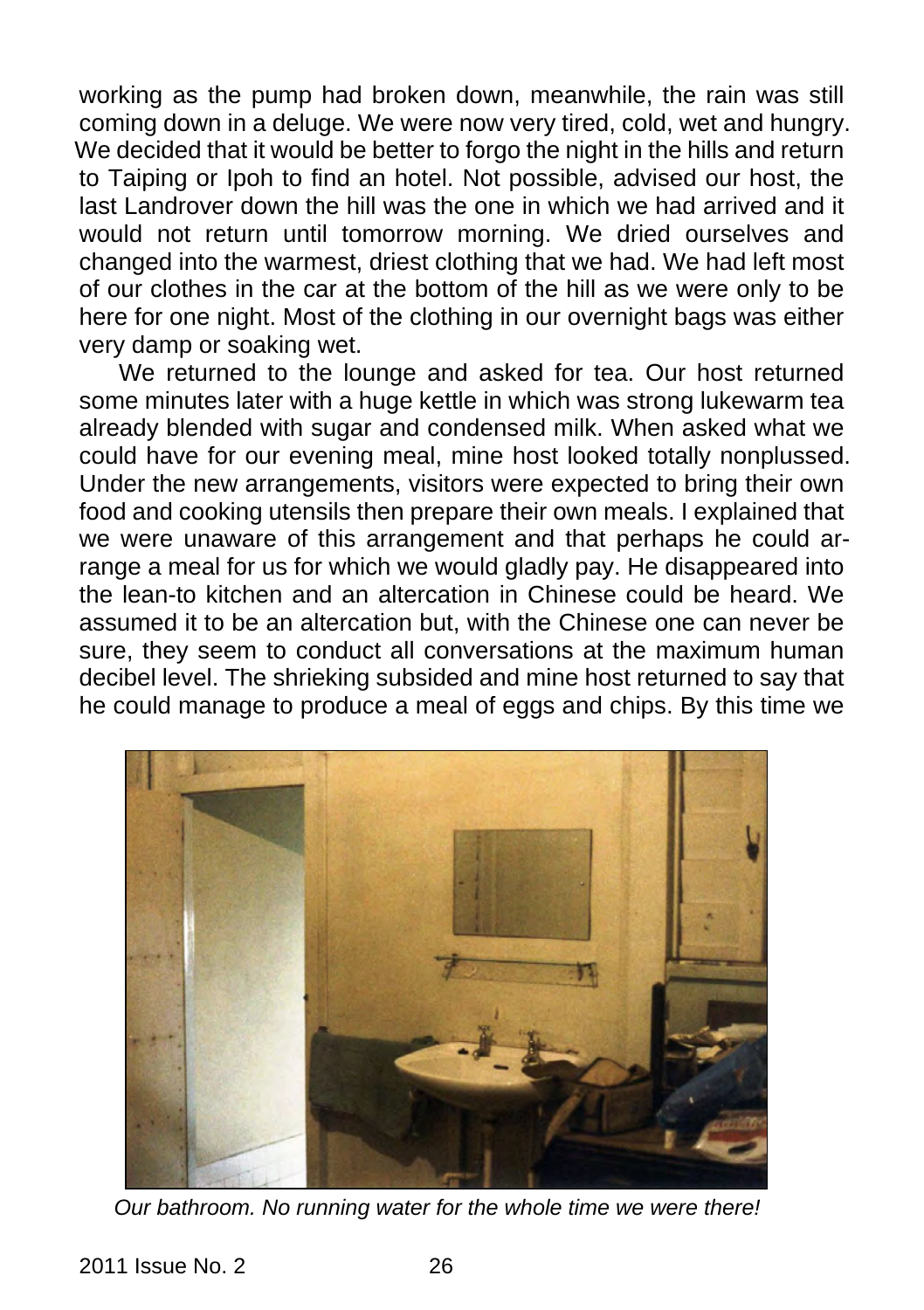were not only very cold but also desperately hungry. The meal arrived. Two cold and rubbery fried eggs and some large hard chips, all cold. We ate and decided to forgo the tea in favour of beer, which seemed to be available in quantity. Thus fed and watered we retired to bed.

 The rain continued to pour and the temperature seemed to drop even further. We both lay shivering in our beds under the single blankets. After about an hour we decided that the best course of action would be for both of us to occupy one bed, thereby deriving the benefit of both blankets and shared body heat. At this point, it is worth noting that neither of us is either slim nor sylph like. Another hour passed and we were both still cold so we donned all of the driest clothing that we could find and spent the rest of the night jammed together in the bottom of the steep sided valley that the sagging bed formed. Morning came as a blessed relief.

 After cleaning our teeth with a mixture of beer and toothpaste, an interesting combination, we looked out to find that the rain had stopped and the spectacular views had returned. If the accommodation and food had been disappointing, the beauty and softness of the morning more than made up for it. We were soon warm again and happily jumped into the Landrover to get back down the hill.

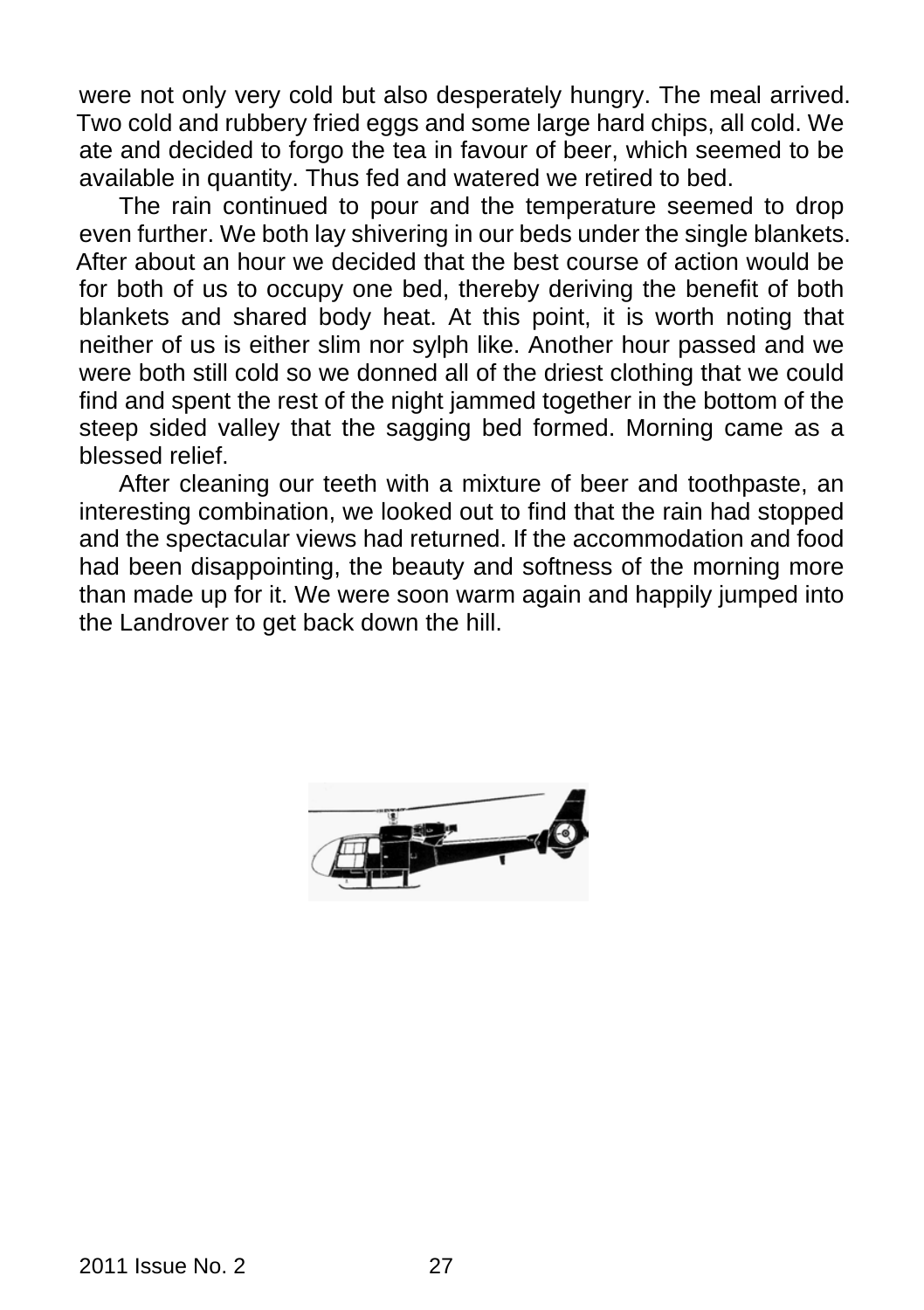# **WEBSITE PICTURE GALLERY**

As I'm sure you are aware, Ron Ward, our Webmaster, is continuing to update our website.

 At the moment he is concentrating on the picture gallery and you will find it is already vastly improved. It is a lot easier to find what you're looking for and the quality of the photos is also much improved.

 Ron is looking for more photos all the time, so if you have any you'd like to let us copy and put on the website, please let Ron know. *Contact details on page 36.* We are looking for all eras, of course, but particularly need any you may have after 1964. We have very few of Rhodesia and the Falklands, so please have a good rummage around.

To view the pictures so far, go www.656squadron.org Click on 'Gallery' click on a link to view the relevant gallery.

\*\*New galleries (large Multi thumbnails per page): You can view the images in 'zoom mode' by 'left clicking' on the selected image and to return to the page (un-zoom) select the 'Start Page' tab which also doubles as the return to 'first page' when displaying a page of thumbnails where there is more than one page in the gallery. Close the Browser 'Tab' to return to this page.

*Please note the Gallery is being redesigned and some of the images initially will not be in the correct Gallery.*

 To paraphrase Morcambe and Wise "All the images are there, but not necessarily in the right order"!

YOU CAN EMAIL YOUR LARGE FILES TO RON USING

'YOU SEND IT' *Details below:*

 This facility is available for members to send in batches of photos, large text files etc. that are too large for an email attachment and you do not need to have the programme YouSendIt.

 Copy or click on the link to open your browser and follow the instructions. Please complete the boxes even though they are listed as 'Optional' including the name of the person who you want to receive this 'upload' and a short message. Thank you.

https://www.yousendit.com/dropbox?dropbox=ronward

 To send a single file click on the 'select file', navigate to the file and select.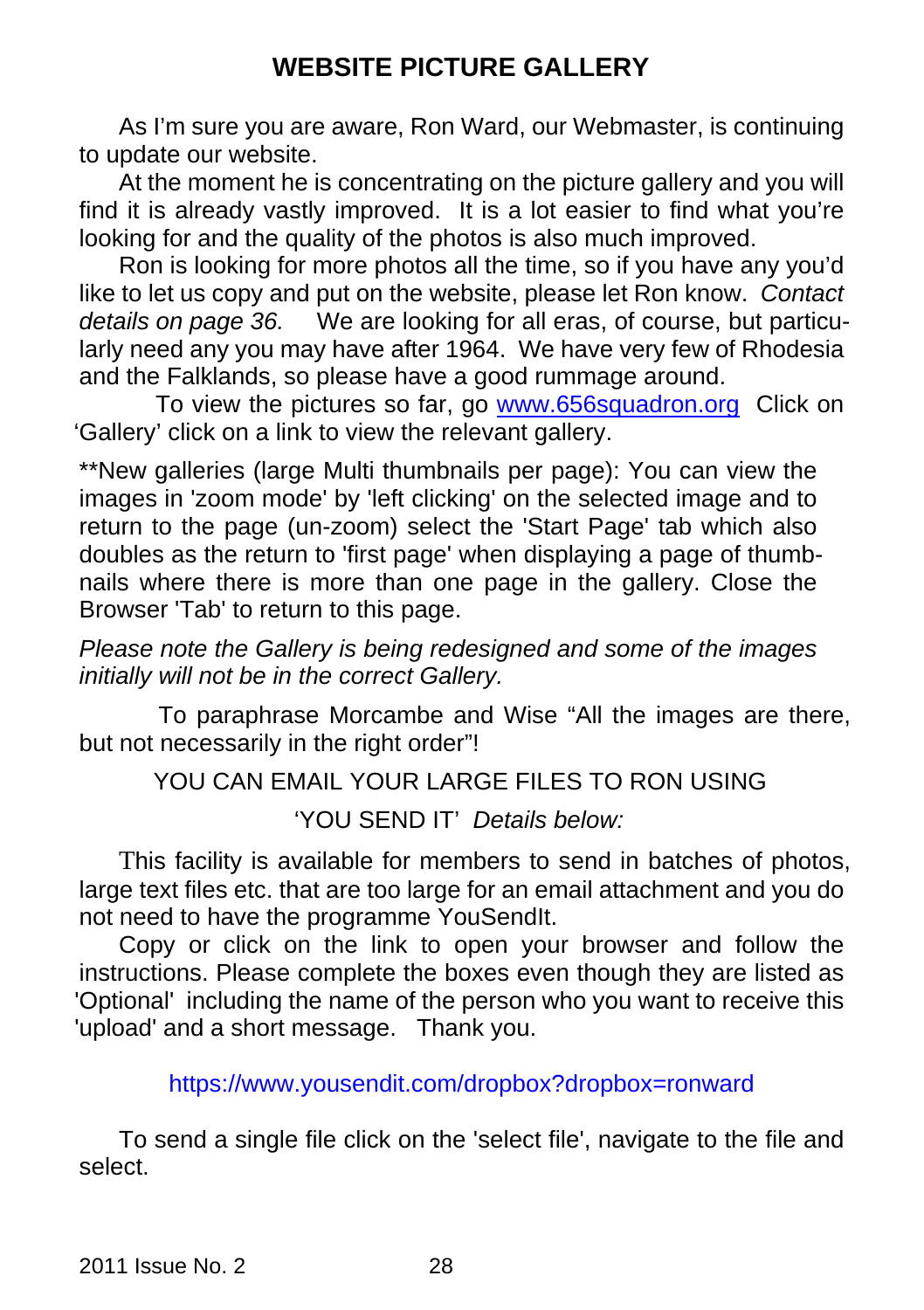To send multiple files click on the 'select file', navigate to the files and select: Individually by holding down the 'Control key' and selecting individual files.

If the files are ALL in the same folder and in order, select first file and holding down the 'up shift 'key move to the last and select.(All files between the two selection's will be selected)

*Note: That when you select the files they will be 'highlighted' and will appear in the box. If you make a mistake files can be deleted before you send.*

| Full Name: | (Optional)                                                                                                               |  |
|------------|--------------------------------------------------------------------------------------------------------------------------|--|
| Email:     | Your email address                                                                                                       |  |
| Subject:   | (Optional)                                                                                                               |  |
| Message:   | (Optional)<br>5                                                                                                          |  |
|            | <b>SELECT FILE</b><br><b>SEND IT</b><br>By clicking on the 'Send it' button, you agree to YouSendIt's Terms of Services. |  |

 If you have any problems or need assistance please email Ron on: ronald.ward1@ntlworld.com or phone 01276 504907 and he will do his best to assist you.

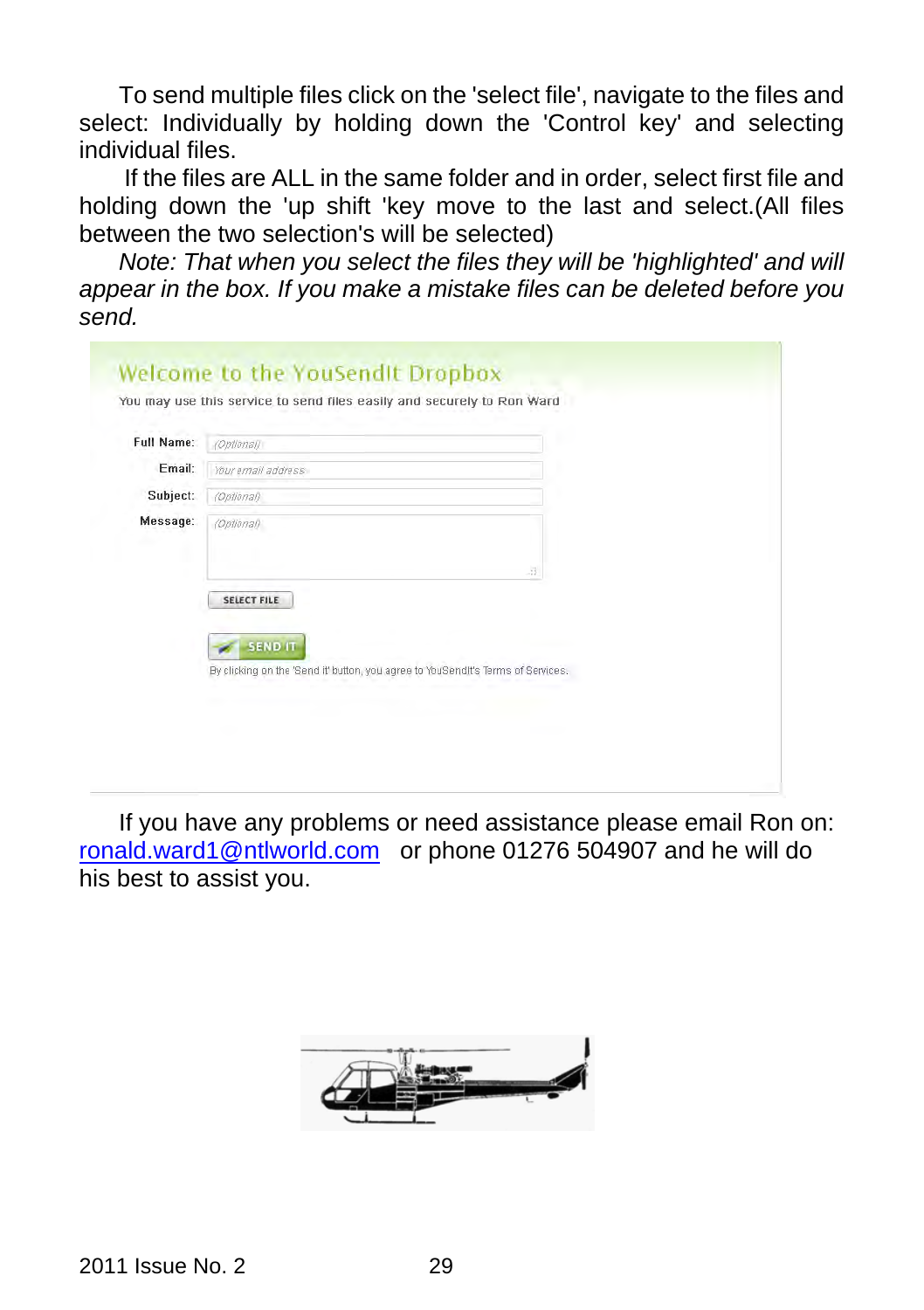# **ASSOCIATION SHOP**





*REME RA* Cuff Links Gold Plate and Gilt

£17.50\*





*RAF*

*AAC*

These cuff links are made exclusively for 656 Sqn Assn and can be made as AAC, REME, RA or RAF. Please state which you would like when ordering. Should you wish cuff links made in any other Regiment or Corps please let Sylvia Heyes know, *contact details on page 36,* and she will enquire as to whether or not we can obtain them for you.



# **Travel Alarm Clock £6.50\***

Black Leather Case depicting Association Crest in White. 2 ½ " x 2 ½ " when closed



## **Blazer Badges**

 **Gold Wire/656 Sqn £10.00\* Gold Wire/AAC £10.00\* Woven/656 Sqn £ 5.00\***



 **Enamel Lapel Badge £ 3.00\***

 **Association Tie £10.00\***

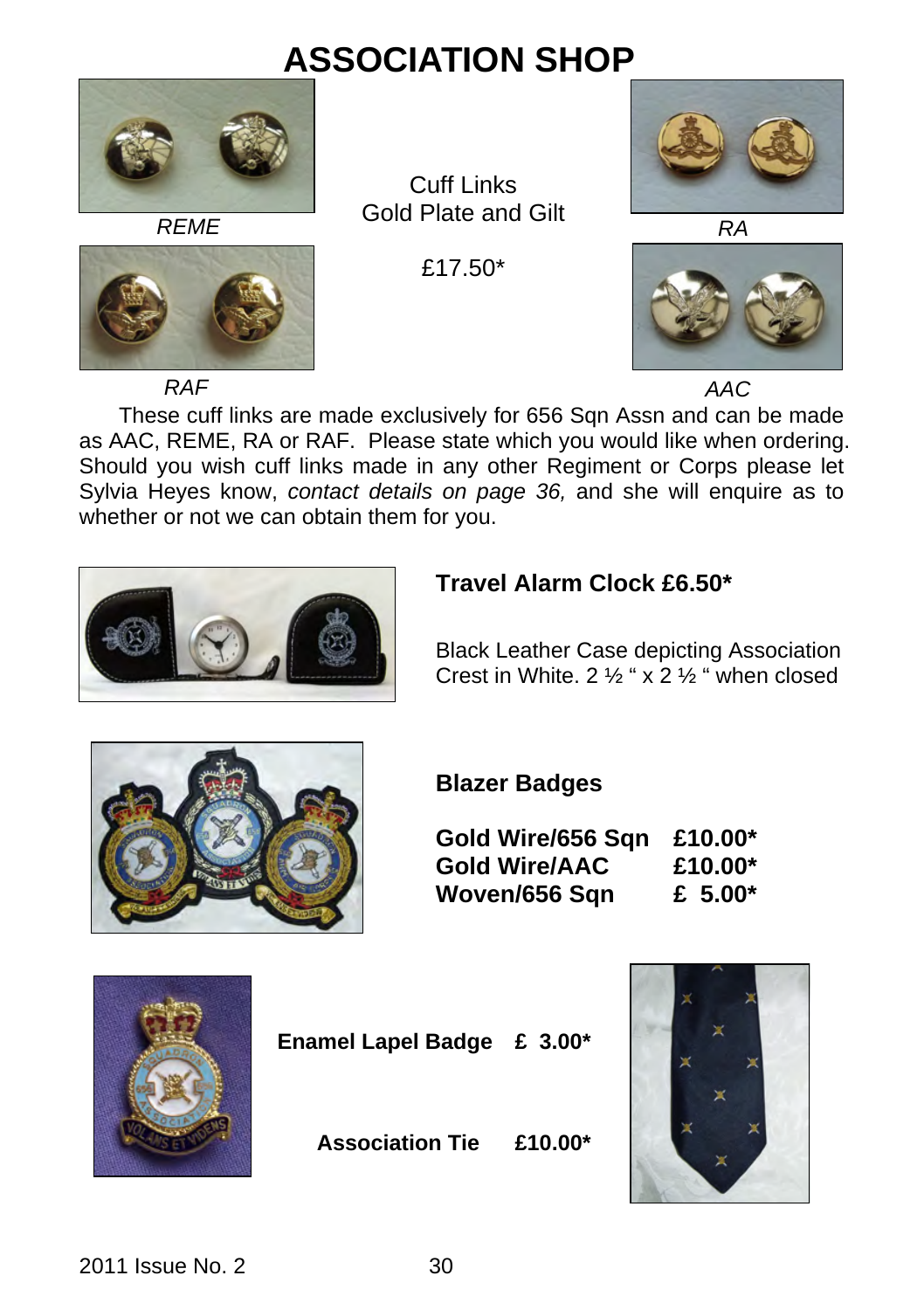# **BOOKS**



#### **'DRESSED to KILL'** by Charlotte Madison Signed by the Author Hardback Edition **£14.99\***

#### **The true story of a woman flying under fire.**

 Charlotte Madison is s typical twenty-six year- old woman. Britain's first ever female Apache pilot, Charlotte knows exactly what it is like to be at the controls of the Army's deadliest frontline weapons platform. During the legendary Jugroom Fort rescue, she became the only British pilot since WW2 to

use all her ammunition in one mission. She has mastered the complex skills required to fly and shoot from the sir, and earned the respect and admiration of her male co-pilots. Whatever they can do, she can do just as well. From her intensive training through to her three tumultuous tours of duty in Afghanistan, Charlotte shares the adrenaline rush of lethal, full-scale mid-air assault, the exhaustion of confinement in an airless cockpit for up to eleven hours at a time, and what it is like to kill - or be killed - in the name of duty. Dressed to Kill is the extraordinary, gritty, exhilarating and often heartbreaking story of life at the heart of the action - from the unique perspective of a woman in what was - until recently - an exclusively male world.



## **'APACHE'** by Ed Macy

Signed by the author Hardback edition **Now @£13.99\***

 From the cockpit of the world's deadliest helicopter comes the true story of a rescue mission so dangerous they said it couldn't be done – and the man who dared to make it happen. 'APACHE' is Ed's story – an adrenalin-fuelled account of one of the most daring actions of modern wartime, and a tale of courage, danger and comradeship you wont be able to put down.



 This paperback edition of '**APACHE'** is a new innovative, interactive, and special way to have a book. In the margins you'll find symbols – these indicate that there are free extras available to you online. As well as all the details from the hard-back book there is further text and audio commentary from the author. You will now be able to go on line where you can then access bonus material, from realtime footage of the events to additional images.

**Now @ £5.99\*.**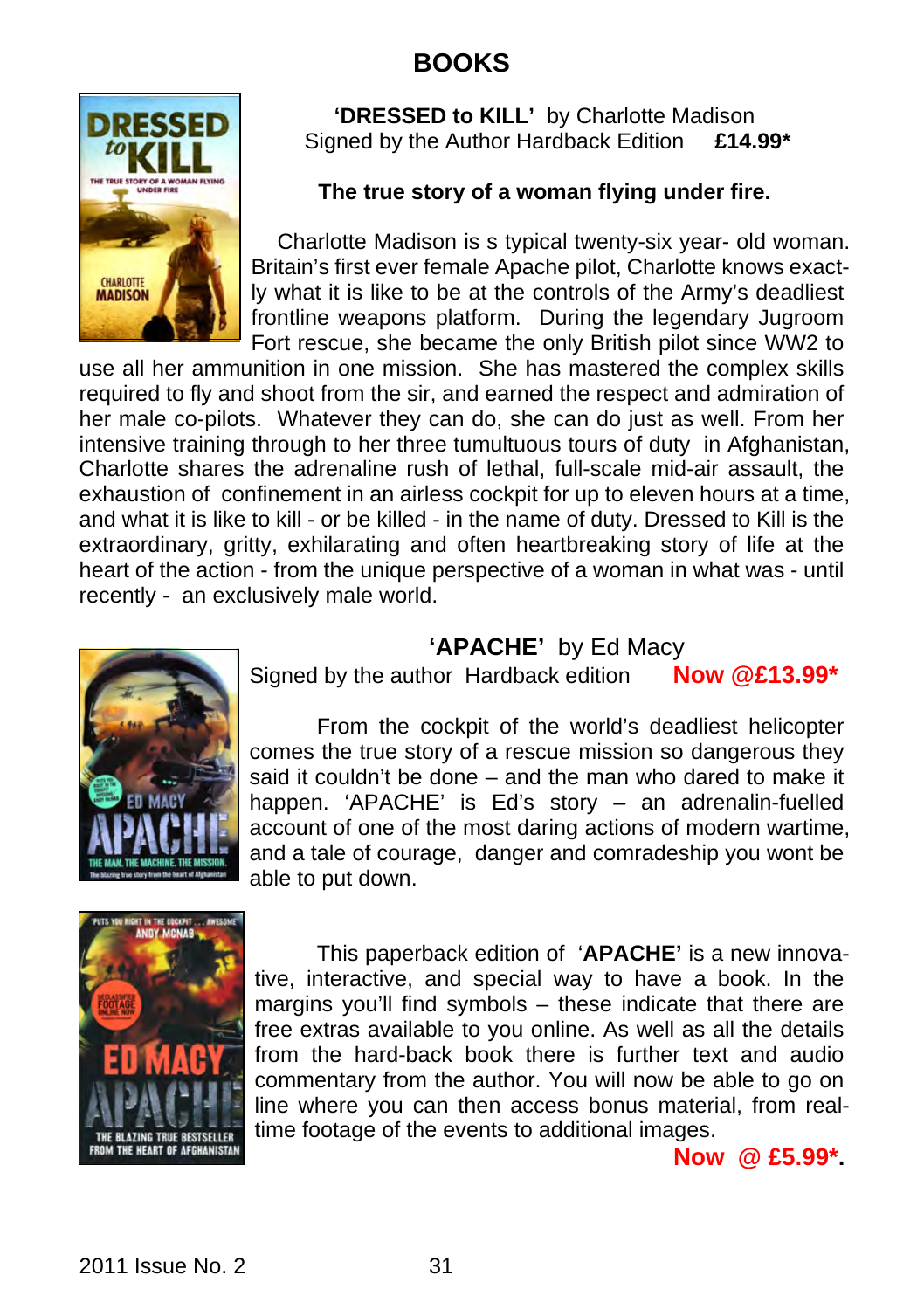#### **HELLFIRE' by Ed Macy**



Signed by the Author Hardback edition **Now @ £16.99\***

#### **Macy unleashes the first Hellfire missile and the rules are rewritten!**

May 2006. Ed Macy and 656 Squadron arrive in Afghanistan along with the Apache AH Mk 1 on its first operational tour. It's an unfamiliar combat zone with a limited role for the Apache and Ed's time is spent escorting Chinooks. But one month later,

during Operation Mutay, with 3 Para pinned down in Helmand, the arguments about the Apache's potential are thrown out and Ed deploys the first Hellfire missile in combat. That squeeze of the trigger changed the war for the British and the Taliban alike. The £4.2bn Apache programme was dramatically redirected to fighting the enemy head-on and turned Ed and his squadron into one of the British Army's greatest assets.

 Ed recounts the intense months that followed Mutay: the steep learning curve, the new missions, the evolving enemy and the changing Rules of Engagement. He also sheds light on his early career as a young paratrooper, his operational baptism as a pilot and how both shaped his ability to fly, fight and survive during that fateful first Afghanistan tour against a cunning and ruthless enemy.

It was here, in the dusty wastes of Helmand that Ed, his colleagues in 656 Sqn and the Apache found themselves on trial for their lives and for the reputation of a machine on which the British Government had staked a fortune.



**'HELLFIRE'**

Paperback edition £6.99\*



**'FIRE by ORDER'** by Edward Maslen-Jones<br>Signed by the author  $\omega$  f 19.95\* Signed by the author

 Recollections of Service with 656 Air Observation Post Squadron in Burma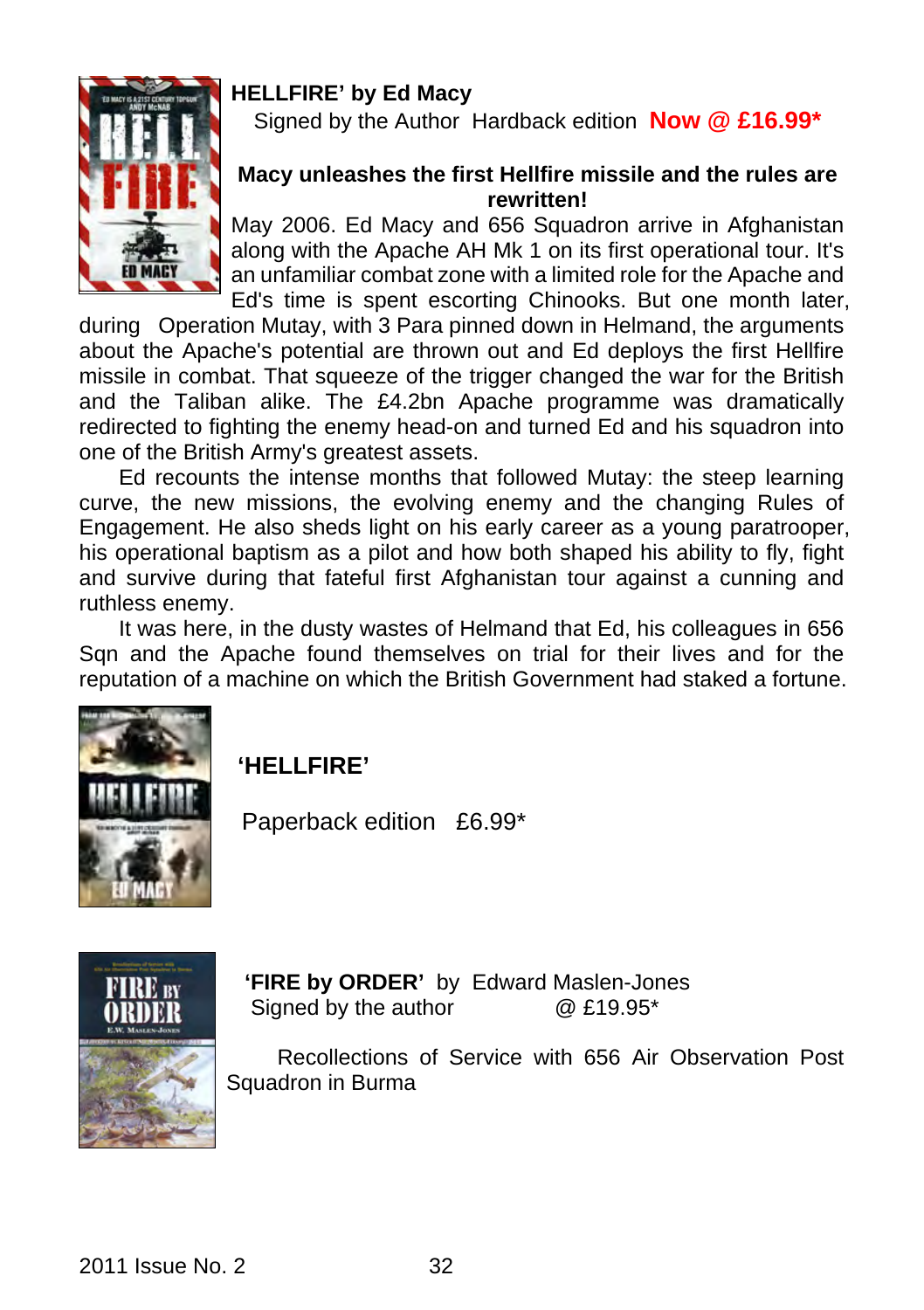# **AILS OF THE FORTH**

#### **'TAILS of the FORTIES'**

Compiled by John Havers & Peter Campbell @ £10.00\*

 A retrospective look at the immediate postwar aviation scene



656 Squadron AAC 656 Squadron



Association



656 Squadron RAF



Chinthe & Crossed<br>Canons



Sets of four

Single mugs £6.00\* each + p&p

Sets of four mugs  $£20.00* + p&p$  a saving of  $£4.00$ 

You may 'mix and match' your sets ie four different mugs, or four of the same The choice is yours.

\* Postage & packing @ cost. Contact Sylvia Heyes to order *Details on page 36* or order online www.656squadron.org and click on 'SHOP' on the home page.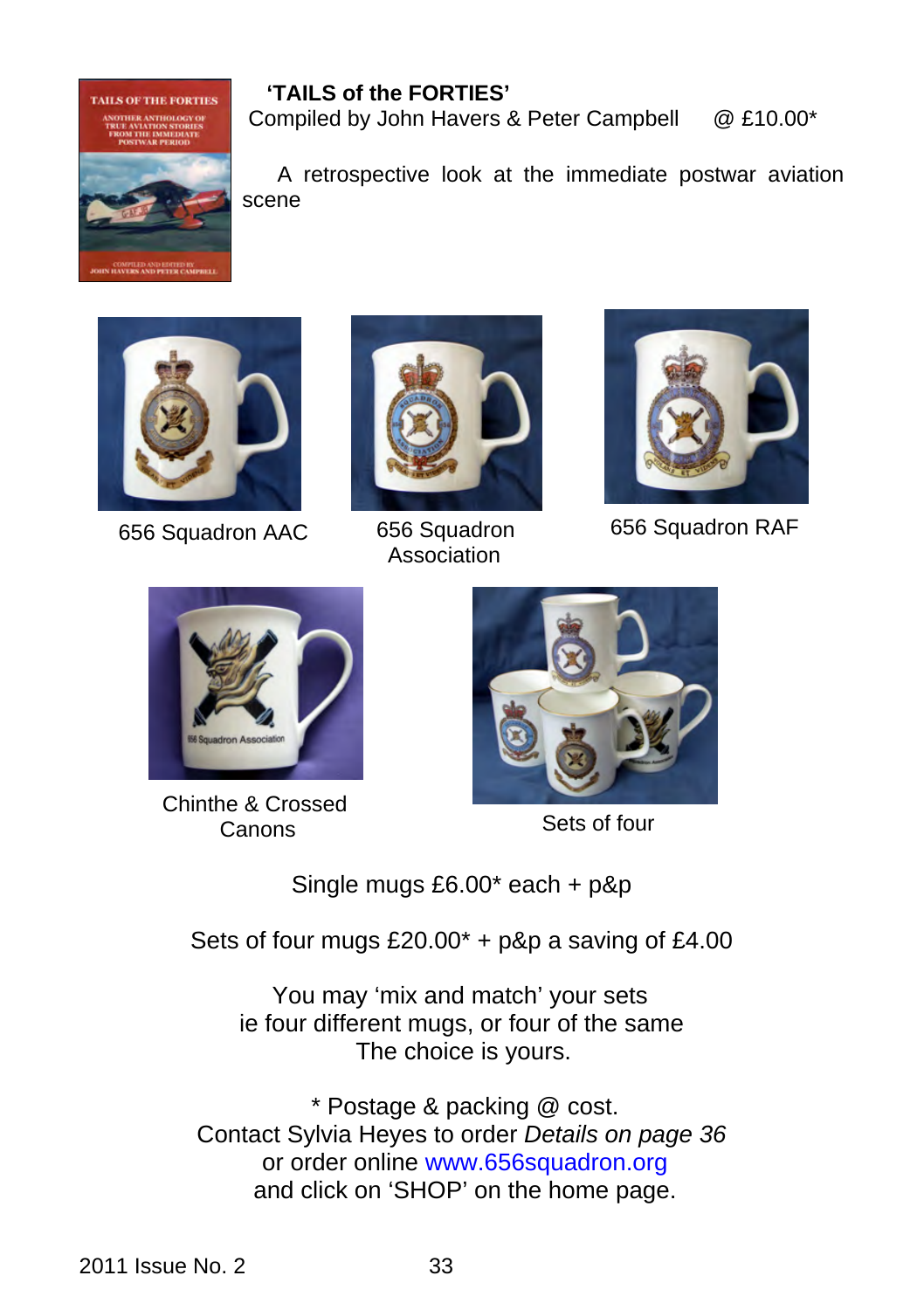# **NOTICES Apologies**

My apologies go to Pete Biggadike, Geoffrey Simpson and also to Chris Crouch, as I misspelled their names in the Spring Journal! Sorry Gentlemen. Sylvia

## **Congratulations**

 Congratulations to Diane and Maurice Haynes on their Golden Wedding Anniversary in August this year. We hope you have many, many more!

## **Can you help?**



 Ron Ward would like to know if anyone remembers this AT Arm Badge, 1961 era. Does it still exist? If you know anything about it, could you please let Ron know, his details can be found on page 36. Thank you.

#### **This was in response to the Kluang Story on page 6 of the Spring Journal...**

 I was delighted to read about Kluang and was the last CO of the Workshop before we moved it to Singapore for the last year within the boundaries of 40 Base Workshop on the Ayer Rajah road ( just behind the Gap Club).

 However, I ought to let you know that I was Major G B Simpson and not Major O B Slimpson and recorded in the Spring 2011 Journal !

 In fact Brigadier Reading who wrote the Craftsman article was DEME Farelf in 1970 and he accompanied Major General Girling ( The DEME) on his tour of the Far East early that year. They flew in to Kluang from Seremban (where General Girling had gone through the Station Workshop like a hot knife through butter) to be confronted by Captain John Compton's Quarter Guard before he could enter my office to drink fresh lime juice before "doing" our workshop.

 It should be remembered that John Compton had been the Corps RSM before Commissioning and the DEME was very impressed by the the bearing of the guard and the turnout ( in white No 3's) The Quarter Guard got us off to a good start and my workshop Officer, Don Moore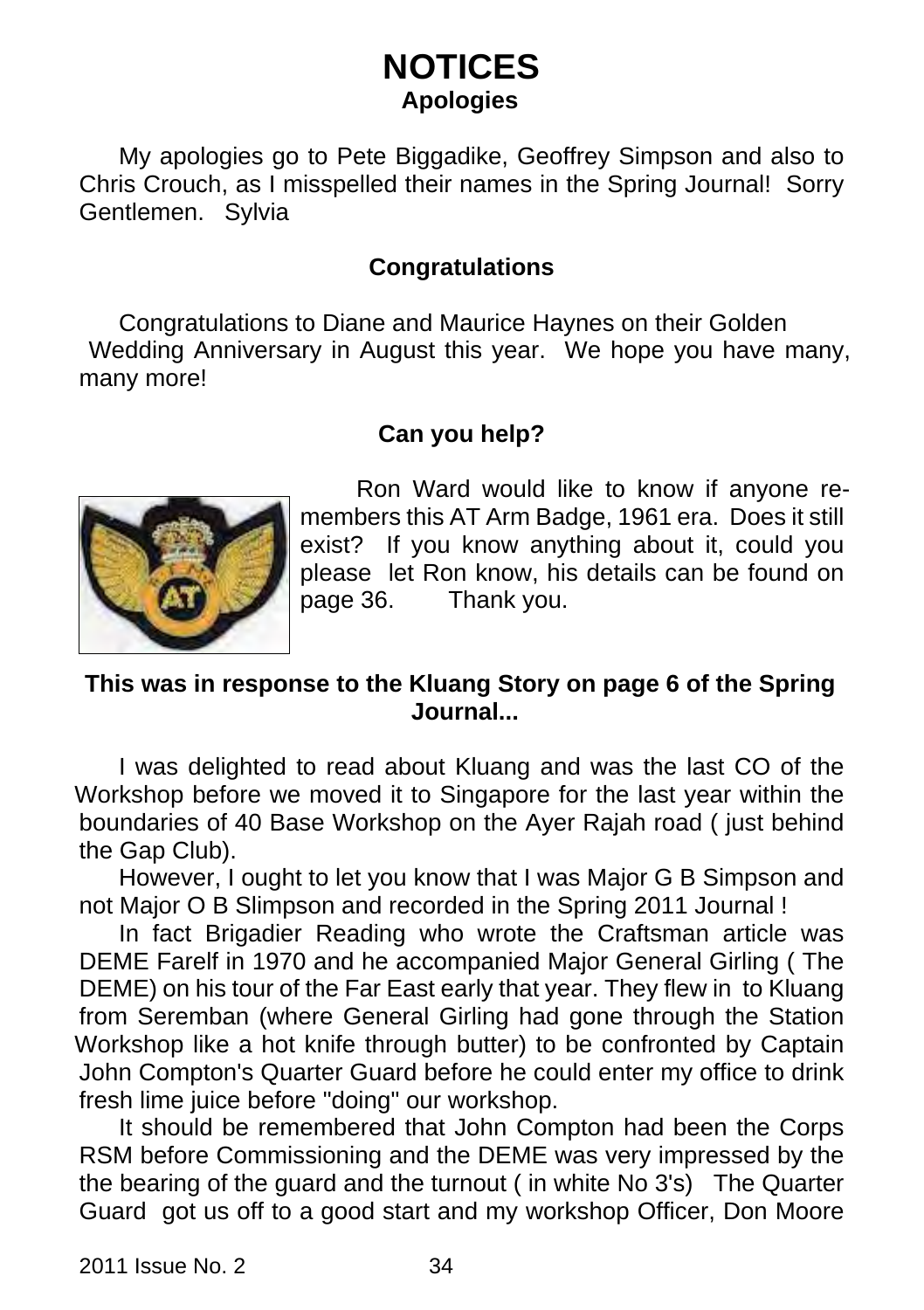and my Tech Admin officer, Joe Denton (who sadly died in December 2010) completed the job of handling the General brilliantly.

 General Girling, who could well be described as "A very heavy fish on a very light line" was very pleased with the visit and the next week he came to sail GP14's in Singapore and my wife, Eileen, crewed for him in the Sunday morning race.

Happy Days! *Geoffrey Simpson*

#### **Donation**

 Our grateful thanks go to Val Powley, widow of Don Powley, who has passed on a bequest to the Association, of £1,000, from Don. Val said Don especially wished to leave something to enable the Association to function and move on. The time spent with 656 Sqn was the highlight of his army career. He would have been delighted with all the work that is being done to assemble the records of the Squadron. Many thanks.

## **Museum of Army Flying Offer**

The MAFO have just launched a special offer for four to forty pensioners who can now get a two course lunch and admission to the Museum for just £9.50 each. To take advantage of this offer, contact Alison Brierly at the Museum on 01264 78441121 or email :

administrator@flying-museum.org.uk

# **NEW MEMBERS**

| Vi Macleod                                                                          | Associate      | Joined Jan 2011 |  |  |  |  |  |  |
|-------------------------------------------------------------------------------------|----------------|-----------------|--|--|--|--|--|--|
| Dave Maund                                                                          | REME           | Joined Jan 2011 |  |  |  |  |  |  |
| Andrea Jones                                                                        | <b>WRAC</b>    | Joined Feb 2011 |  |  |  |  |  |  |
| Chris Crouch                                                                        | RTR/GPR/AAC    | Joined Mar 2011 |  |  |  |  |  |  |
| Gordon Fielder                                                                      | <b>RN/REME</b> | Joined Apr 2011 |  |  |  |  |  |  |
| Reg Blackborow                                                                      | <b>RAF</b>     | Joined Apr 2011 |  |  |  |  |  |  |
| <b>Gus Gutteridge</b>                                                               | <b>RAF</b>     | Joined May 2011 |  |  |  |  |  |  |
| <b>DEATHS</b><br>Cooks us concurso the death of the following propose and offer our |                |                 |  |  |  |  |  |  |

*Sadly, we announce the death of the following member and offer our sincere condolences to his relatives and friends.*

Robert I. Wright **RA** Died Jan 2011